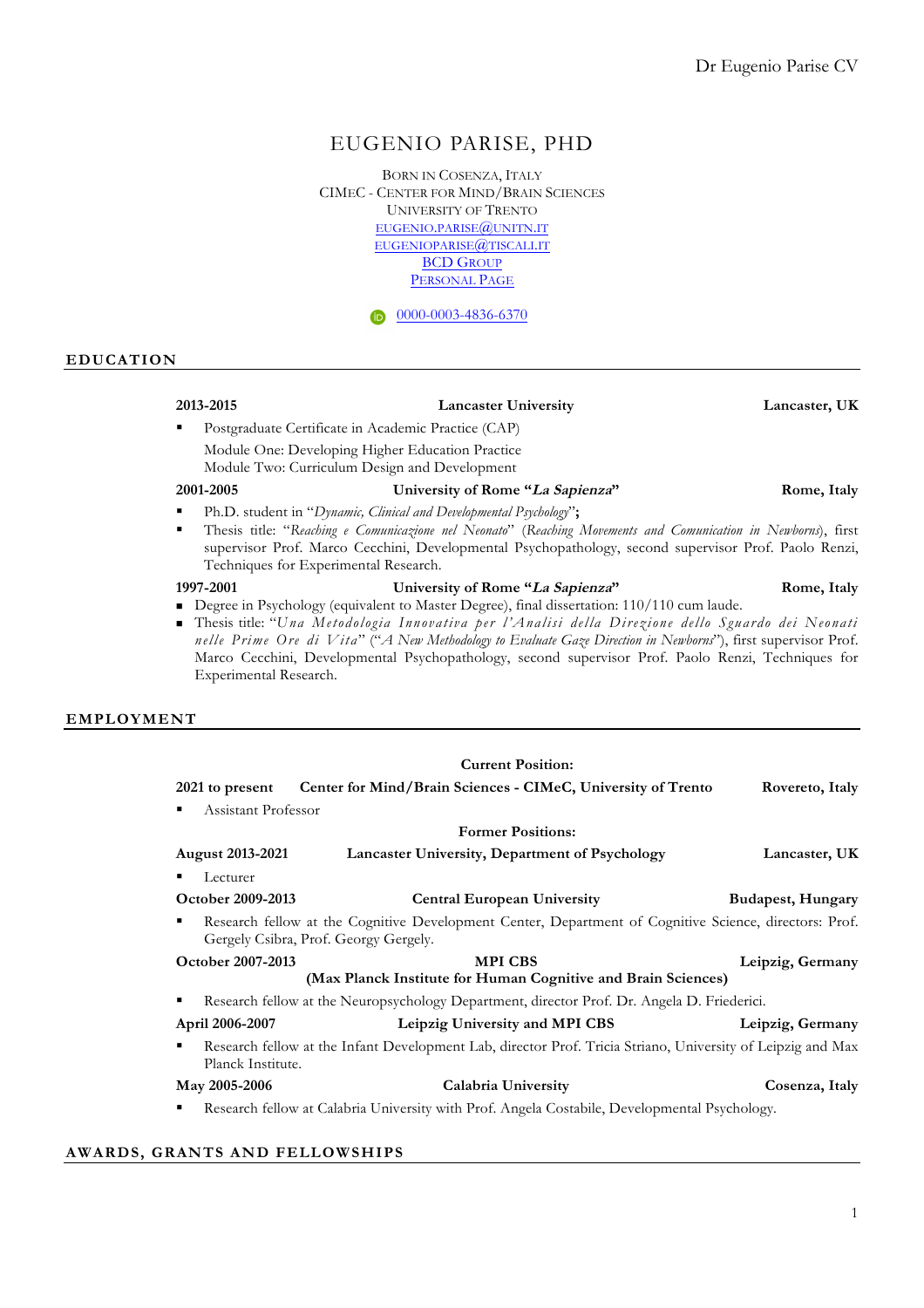| <b>July 2021</b>                    | France                                                                                                                                                                                                    |                    |
|-------------------------------------|-----------------------------------------------------------------------------------------------------------------------------------------------------------------------------------------------------------|--------------------|
|                                     | The neuro-cognitive foundations of epistemic trust                                                                                                                                                        |                    |
| ٠                                   | $\epsilon$ ~199.000 FoundTrust Research Grant awarded to Olivier Mascaro.                                                                                                                                 |                    |
| <b>July 2014</b>                    | UK                                                                                                                                                                                                        |                    |
|                                     | Categorization Processes in 9-Month-Old Infants: Ostensive Labelling vs. Common Visual Features                                                                                                           |                    |
| f. 9.458 Small Research Grant.<br>٠ |                                                                                                                                                                                                           |                    |
| April 2014                          | <b>Economic and Social Research Council</b><br>International Centre for Language and Communicative Development (LuCiD) Grant                                                                              | UK                 |
|                                     | $\oint$ , 9.2 million awarded to Lancaster, Manchester and Liverpool Universities.                                                                                                                        |                    |
| <b>May 2013</b>                     | <b>Dubrovnik Conference on Cognitive Science</b><br>Sleep, Neural Oscillations and Cognition                                                                                                              | Dubrovnik, Croatia |
| ESCoP poster prize.                 |                                                                                                                                                                                                           |                    |
| March 2008                          | Calabria University                                                                                                                                                                                       | Italy              |
| ٠<br>MPI CBS, Leipzig, Germany).    | Grant winner. Project titled: "High level post-doc training for early infancy and neurosciences research". (Host institution:                                                                             |                    |
| <b>May 2007</b>                     | Alexander von Humboldt Foundation                                                                                                                                                                         | Germany            |
| ٠                                   | Von Humboldt Foundation annual fellowship winner. Research project titled: "Sensitivity to Triadic Attention in<br>Early Infancy". (Host institutions: Leipzig University and MPI CBS, Leipzig, Germany). |                    |

## **MEMBERSHIP OF PROFESSIONAL BODIES**

- <sup>n</sup> International Congress for Infant Studies
- <sup>n</sup> Association for Psychological Science
- <sup>n</sup> European Society for Cognitive Psychology
- <sup>n</sup> Central European Cognitive Science Association

# **PUBLISHED PAPERS**

- <sup>n</sup> Kumaravel, V. P., Farella, E., **Parise, E.**, & Buiatti, M. (2022). NEAR: An artifact removal pipeline for human newborn EEG data. *Developmental Cognitive Neuroscience*, 101068.
- <sup>n</sup> Kliesch, C., **Parise, E.**, Reid, V., & Hoehl, S. (2021). The role of social signals in segmenting observed actions in eighteen-month-old children. *Developmental Science*, e13198.
- <sup>n</sup> Monroy, C., Domínguez-Martínez, E., Taylor, B., Marin, O. P., **Parise, E.**, & Reid, V. M. (2021). Understanding the causes and consequences of variability in infant ERP editing practices. *Developmental Psychobiology*, 63(8), e22217.
- <sup>n</sup> Silverstein, P., Feng, J., Westermann, G., **Parise, E.**, & Twomey, K. E. (2021). Infants Learn to Follow Gaze in Stages: Evidence Confirming a Robotic Prediction. *Open Mind*, 1–15.
- <sup>n</sup> Sirri, L., Guerra, E., Linnert, S., Smith, E.S., Reid, V., & **Parise, E.** (2020). Infants' conceptual representations of meaningful verbal and nonverbal sounds. *PLoS ONE, 15*(6), e0233968.
- <sup>n</sup> Forgács, B., Gervain, J., **Parise, E.**, Csibra, G., Gergely, G., Baross, J., Király, I. (2020). Electrophysiological Investigation of Infants' Understanding of Understanding. *Developmental Cognitive Neuroscience, 43*, 100783.
- <sup>n</sup> Sirri, L., Linnert, S., Reid, V., & **Parise, E.** (2020). Speech Intonation Induces Enhanced Face Perception in Infants. *Scientific Reports, 10*(1), 3225–9.
- <sup>n</sup> Bazhydai, M., Silverstein, P., **Parise, E.**, & Westermann, G. (2020). Two-year old children preferentially transmit simple actions but not pedagogically demonstrated actions. *Developmental Science*, e12941.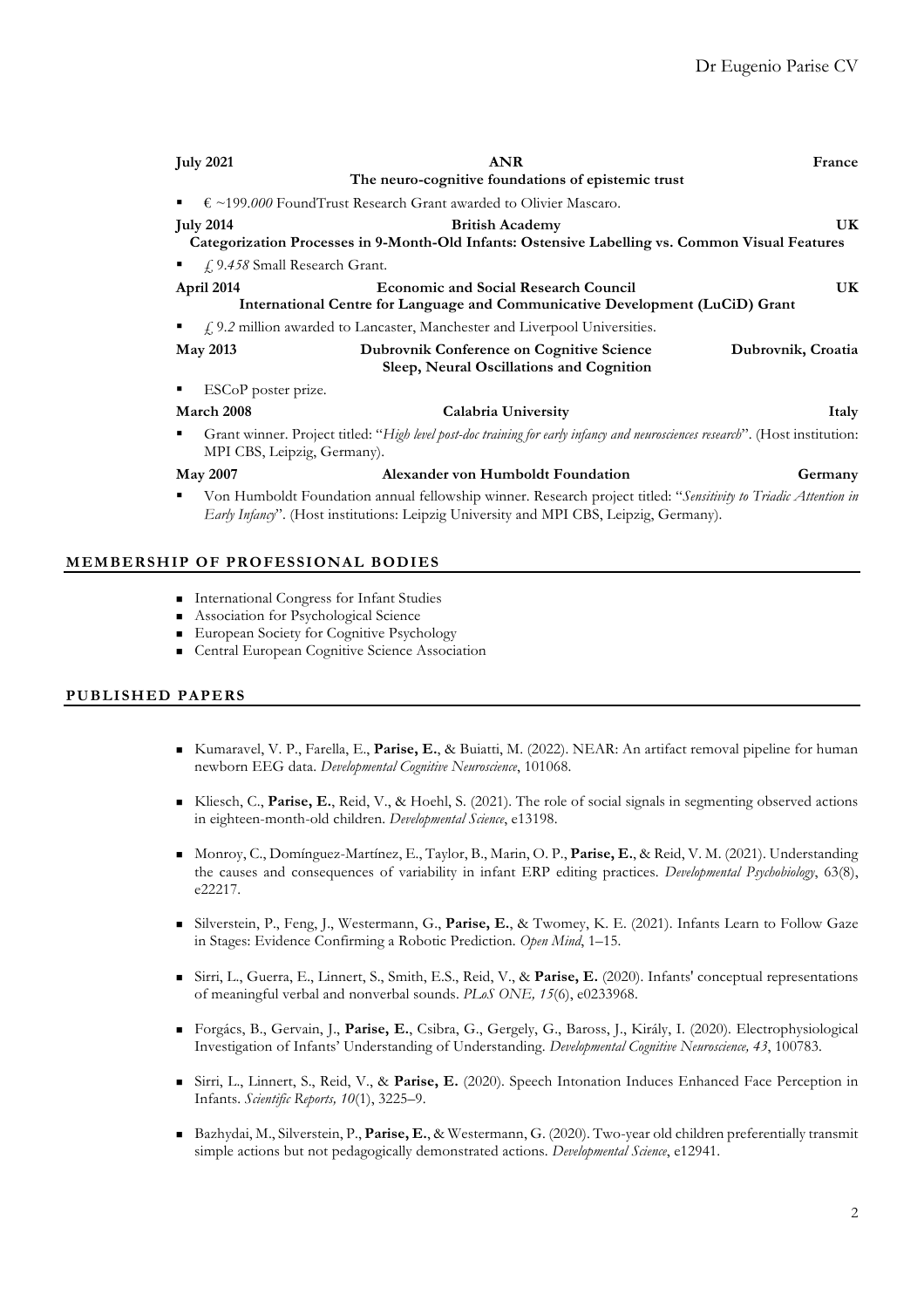- <sup>n</sup> Bazhydai, M., Westermann, G., & **Parise, E**. (2020). "I don't know but I know who to ask": 12-month-olds actively seek information from knowledgeable adults. *Developmental Science*, desc.12938.
- <sup>n</sup> Silverstein, P., Westermann, G., **Parise, E.**, & Twomey, K. (2019). New evidence for learning-based accounts of gaze following: Testing a robotic prediction (pp. 302–306). Presented at the 2019 Joint IEEE 9th International Conference on Development and Learning and Epigenetic Robotics (ICDL-EpiRob).
- <sup>n</sup> Silverstein, P., Gliga, T., Westermann, G., & **Parise, E.** (2019). Probing Communication-Induced Memory Biases in Preverbal Infants: Two Replication Attempts of Yoon, Johnson and Csibra. *Infant Behavior and Development, 55,* 77-87.
- <sup>n</sup> Hoehl, S., Reid, V., & **Parise, E.** (2019). The Biological Basis of Social Cognition During Development. *Neuropsychologia, 126,* 1-2.
- <sup>n</sup> Forgács, B., **Parise, E.**, Csibra, G., Gergely, G., Jacquey, L., & Gervain, J. (2019). Fourteen-month-old infants track the language comprehension of communicative partners. *Developmental Science, 22(*2), e12751.
- <sup>n</sup> Linnert, S., Tóth, B., Nagy, M., **Parise, E.**, & Király, I. (2019). Neural signatures of recognition memory in 10 to 12-month-old infants, *Neuropsychologia,126*, 75-81.
- <sup>n</sup> Kampis, D., **Parise, E.**, Csibra, G., & Kovác, Á.M. (2016). On potential ocular artifacts in infant EEG: A reply to comments by Köster, *Proceedings of the Royal Society of London B: Biological Sciences, 283*(1835).
- <sup>n</sup> Kampis, D., **Parise, E.**, Csibra, G., & Kovác, Á.M. (2015). Neural signatures for sustaining object representations attributed to others in preverbal human infants, *Proceedings of the Royal Society of London B: Biological Sciences, 282*(1819).
- <sup>n</sup> Domínguez-Martínez, E., **Parise, E.**, Strandval, T., & Reid, V.M. (2015), The Fixation Distance to the Stimulus Influences ERP Quality: an EEG and Eye Tracking N400 Study. *PLoS ONE, 10*(7), e0134339.
- <sup>n</sup> Michel, C., Stets, M., **Parise, E.**, Reid, V.M., Striano, T., & Hoehl, S. (2015). Theta- and alpha-band EEG activity in response to eye gaze cues in early infancy, *NeuroImage, 118*, 576-583.
- <sup>n</sup> Hoehl, S., Michel, C., Reid, V.M., **Parise, E.**, & Striano, T. (2014). Eye contact during live social interaction modulates infants' oscillatory brain activity, *Social Neuroscience*, *9*(3), 300-308.
- <sup>n</sup> **Parise, E.**, & Csibra, G. (2013), Neural Responses to Multimodal Ostensive Signals in 5-Month-old Infants, *PLoS ONE*, *8(8)*, e72360.
- **Parise, E.**, & Csibra, G. (2012). Electrophysiological Evidence for the Understanding of Maternal Speech by 9-Month-Old Infants. *Psychological Science, 23*(7), 728-733.
- <sup>n</sup> **Parise, E.**, Handl, A., Palumbo, L., & Friederici, A. D. (2011). Influence of Eye Gaze on Spoken Word Processing: an ERP Study with Infants. *Child Development, 82*(3), 842-853.
- <sup>n</sup> **Parise, E.**, Friederici, A. D., & Striano, T. (2010). "Did you call me?" 5-Month-Old Infants Own Name Guides Their Attention. *PLoS ONE, 5*(12), e14208.
- <sup>n</sup> Grossmann, T., **Parise, E.**, & Friederici, A. D. (2010). The detection of communicative signals directed at the self in infant prefrontal cortex. *Frontiers in Human Neuroscience, 4*, 12.
- <sup>n</sup> Stahl, D., **Parise, E.**, Hoehl, S., & Striano, T. (2010). Eye contact and emotional face processing in 6-monthold infants: advanced statistical methods applied to event related potentials. *Brain and Development, 32*(4), 305- 317.
- <sup>n</sup> **Parise, E.**, Handl, A., & Striano, T. (2010). Processing Faces in Dyadic and Triadic Contexts. *Neuropsychologia, 48(2)*, 518-528.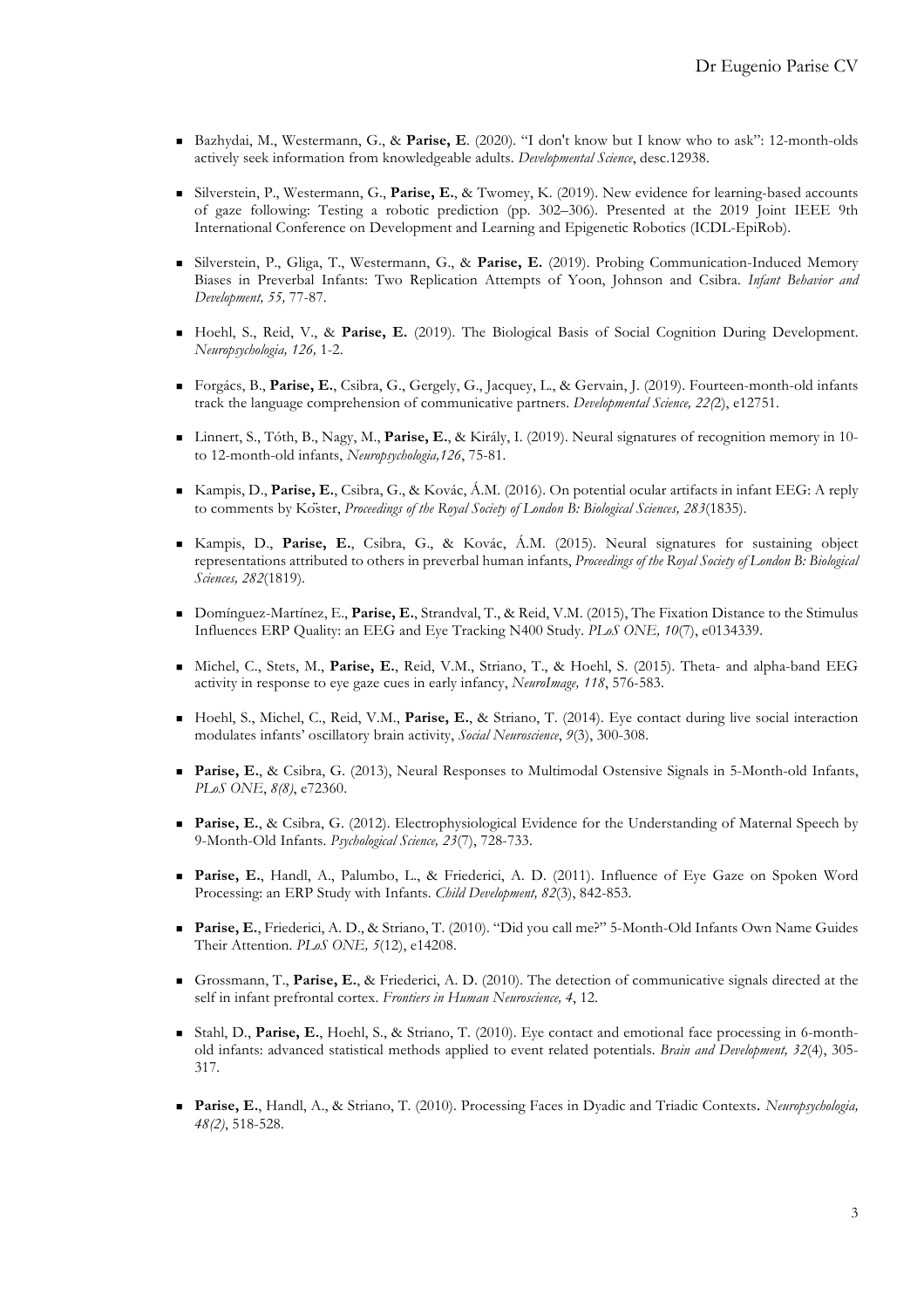- <sup>n</sup> Reid, V. M., Hoehl, S., Grigutsch, M., Groendahl, A., **Parise, E.**, & Striano, T. (2009). The neural correlates of infants and adults goal prediction: evidence for semantic processing systems. *Developmental Psychology, 45*(3), 620- 629.
- <sup>n</sup> Hoehl, S., Reid, V.M., **Parise, E.**, Handl, A., Palumbo, L., & Striano, T. (2009). Looking at Eye Gaze Processing and its Neural Correlates in Infancy – Implications for Social Development and Autism Spectrum Disorder. *Child Development, 80*(4), 968-985.
- <sup>n</sup> **Parise, E.**, Reid, V.M., Stets, M., Striano, T. (2008). Direct Eye Contact Influences the Neural Processing of Objects in 5-month-old Infants. *Social Neuroscience, 3*(2), 141-150.
- **Parise, E.**, Cleveland, A., Costabile, A., Striano, T. (2007). Influence of vocal cues on learning about objects in joint attention contexts. *Infant Behavior and Development, 30*(2), 380-384.

### **SUBMITTED PAPERS**

- <sup>n</sup> **Parise, E.**, Pomiechowska, B., Volein, Á., Takács, S., & Csibra, G., Label induced categorization of unrelated objects in adults and preverbal infants.
- <sup>n</sup> Schug, M., Reid, V. M., **Parise, E.**, & Striano, T. Adults and 12-month-olds respond differentially to angry faces from different racial groups.
- <sup>n</sup> Sodolow, E., Schug, M., Cleveland, A., Palombo, L., **Parise, E.**, Tenuta, F., Costabile, A., Kafetsios, K., & Striano, T. Too Many Toys? - A Cross-Cultural Investigation on Triadic Visual Attention.

## **PAPERS IN PREPARATION**

- **Parise, E., & Csibra, G. Objects as Symbols for their own Kind.**
- <sup>n</sup> **Parise, E.**, Reid V.M., Kaduk, K., Hoehl, S. Ostensive-Referential Communication and Semantic Orientation to Higher Order Language Information.

### **CURRENTLY RUNNING PROJECTS**

- <sup>n</sup> **Parise, E.**, Csibra G., Sources of Communication and Object Processing in 5-Month-Old Infants: a NIRS study.
- <sup>n</sup> Marno, H., Linnert, S., Westermann, G., & **Parise E.** Categorization Processes in 9-Month-Old Infants: Ostensive Labelling vs. Common Visual Features.
- <sup>n</sup> Kampis, D., **Parise, E**., & Southgate, V. Hidden labelling and N400: can semantic violation be induced by labelling an occluded object?

### **TALKS, PRESENTATIONS, ATTENDED CONFERENCES**

| January 2022               | BCCCD <sub>22</sub><br>2022 Budapest CEU Conference on Cognitive Development                      | Budapest, Hungary  |  |
|----------------------------|---------------------------------------------------------------------------------------------------|--------------------|--|
| $\blacksquare$ PARTICIPANT |                                                                                                   |                    |  |
| August 2021                | <b>LCICD</b>                                                                                      | Lancaster, UK      |  |
| $\blacksquare$ PARTICIPANT | Lancaster Conference on Infant and early Child Development                                        |                    |  |
| <b>May 2021</b>            | <b>Dubrovnik Conference on Cognitive Science</b><br>Linguistic & Cognitive Foundations of Meaning | Dubrovnik, Croatia |  |
|                            | Presentation: "Is Semantic Processing Grounded in Mentalization?".                                |                    |  |
| January 2021               | BCCCD <sub>21</sub>                                                                               | Budapest, Hungary  |  |

**2021 Budapest CEU Conference on Cognitive Development** Presentation: "*The pragmatics of mentalization in preverbal infants".*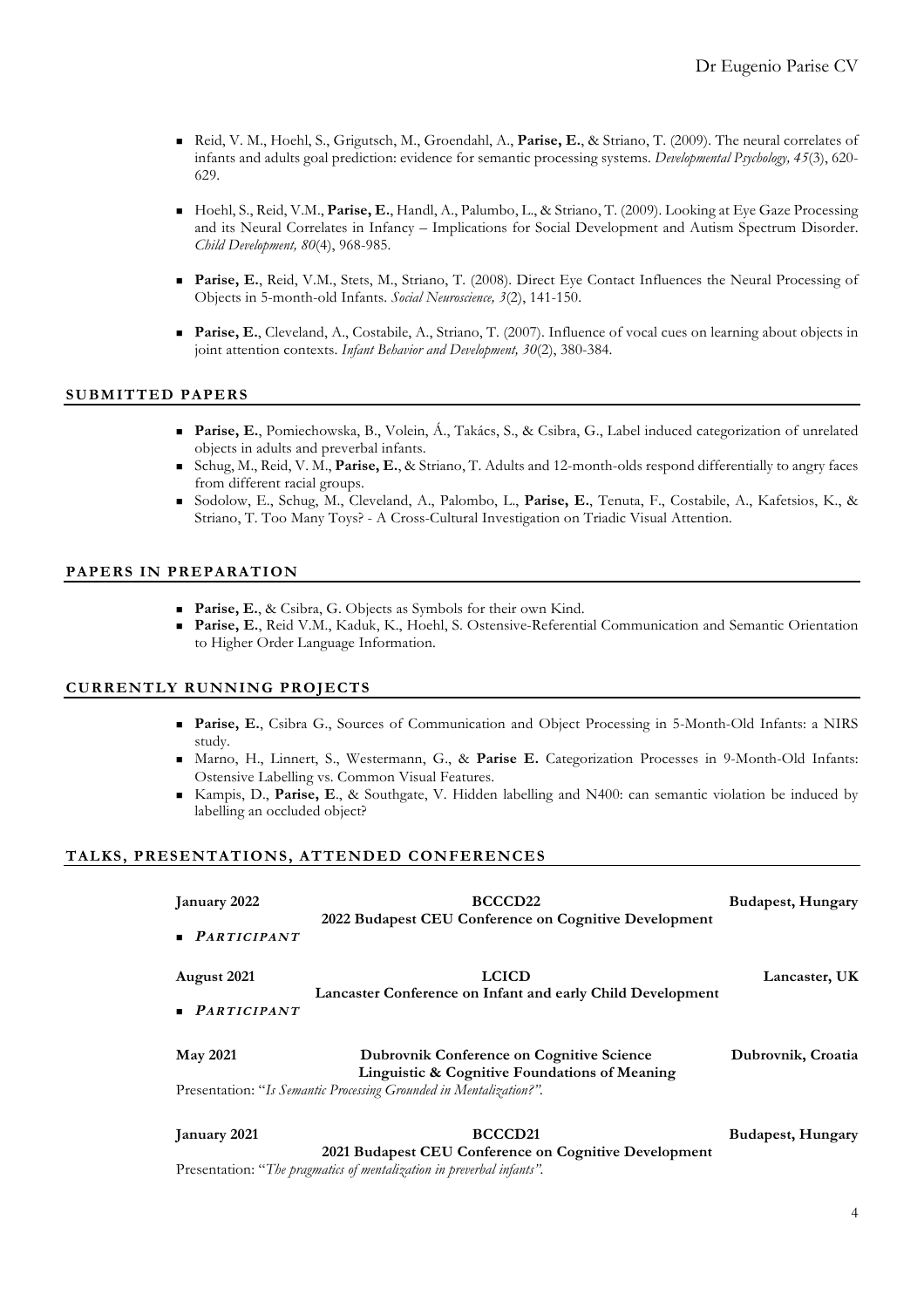Presentation: "*14-month-old infants detect a semantic mismatch when occluded objects are mislabeled".*

### **May 2020 Dubrovnik Conference on Cognitive Science Dubrovnik, Croatia Computational Rationality**

Poster: "*Can verbal exclamations induce false belief attribution in infants during a communicative situation?".* The poster was accepted, but the conference was cancelled due to COVID19.

| <b>May 2020</b>    | <b>Virtual Conference</b>                                                                                                              |  |  |
|--------------------|----------------------------------------------------------------------------------------------------------------------------------------|--|--|
|                    | International Conference on Infant Studies                                                                                             |  |  |
|                    | Poster: "Detection of incongruent naming of occluded objects in 12-14-month-old infants".                                              |  |  |
|                    | Poster: "Discrete social looks and skin conductance response but not duration of looks index epistemic violation of expectation events |  |  |
| in 11-month-olds". |                                                                                                                                        |  |  |

Poster: "*Children use communicative signals to segment action sequences".*

# **January 2020 BCCCD20 Budapest, Hungary**

### **2020 Budapest CEU Conference on Cognitive Development**

Poster: "*The social N400 effect: when semantic processing enters social cognition".* Poster: "*Detection of incongruent naming of occluded objects in 12-14-month-old infants".*

**September 2019 paEpsy Leipzig, Germany Joint Conference of the Sections Developmental Psychology & Educational Psychology** Poster: "*Toddlers use communicative signals to segment actions".*

**August 2019 19th European Conference on Developmental Psychology Athens, Greece** Poster: "*Active social learning in infancy: epistemic information seeking and transmission*".

# **August 2019 IEEE ICDL-EPIROB Oslo, Norway Joint IEEE International Conference on Development and Learning and on Epigenetic Robotics**

Paper Symposium: "*Curiosity in social learning: 12-month-olds selectively seek information from more knowledgeable informants".*

#### **August 2019 LCICD Lancaster, UK Lancaster Conference on Infant and early Child Development**

Poster: "*Can we Emulate Pre-referential Word Knowledge in Adults and Infants? An EEG Study*". Paper: "*I don't know but I know who to ask: 12-month-olds actively seek information from knowledgeable adults*". Paper: "*Do infants learn to follow gaze through reinforcement learning? Testing a robot prediction*".

# **June 2019 LND2019 Liverpool, UK**

**Liverpool Neuroscience Day**

Poster: "*Can We Emulate Pre-referential Knowledge in Adults and Infants? An EEG study".*

### **June 2019 LuCiD Language and Communication Development Conference Manchester, UK**

Symposium: "*Investigating Infant Social Cognition Using ERPs: Insights on Communication, Theory of Mind and Semantic Comprehension".*

Poster: "*New evidence for learning-based accounts of gaze following: Testing a robot prediction".*

Poster: "*I don't know but I know who to ask": 12-month-olds actively seek information from knowledgeable adults".*

### **May 2019 Dubrovnik Conference on Cognitive Science Dubrovnik, Croatia**

## **Computational Rationality**

Poster: "*Infant Directed Speech affects face processing in 4-month-old infants".* Poster: "*Idon't know but I know who to ask': 12-month-olds actively seek information from knowledgeable adults".*

**May 2019 CAOs workshop Rovereto, Italy Rovereto Workshop on Concepts, Actions and Objects – Functional and Neural Perspectives**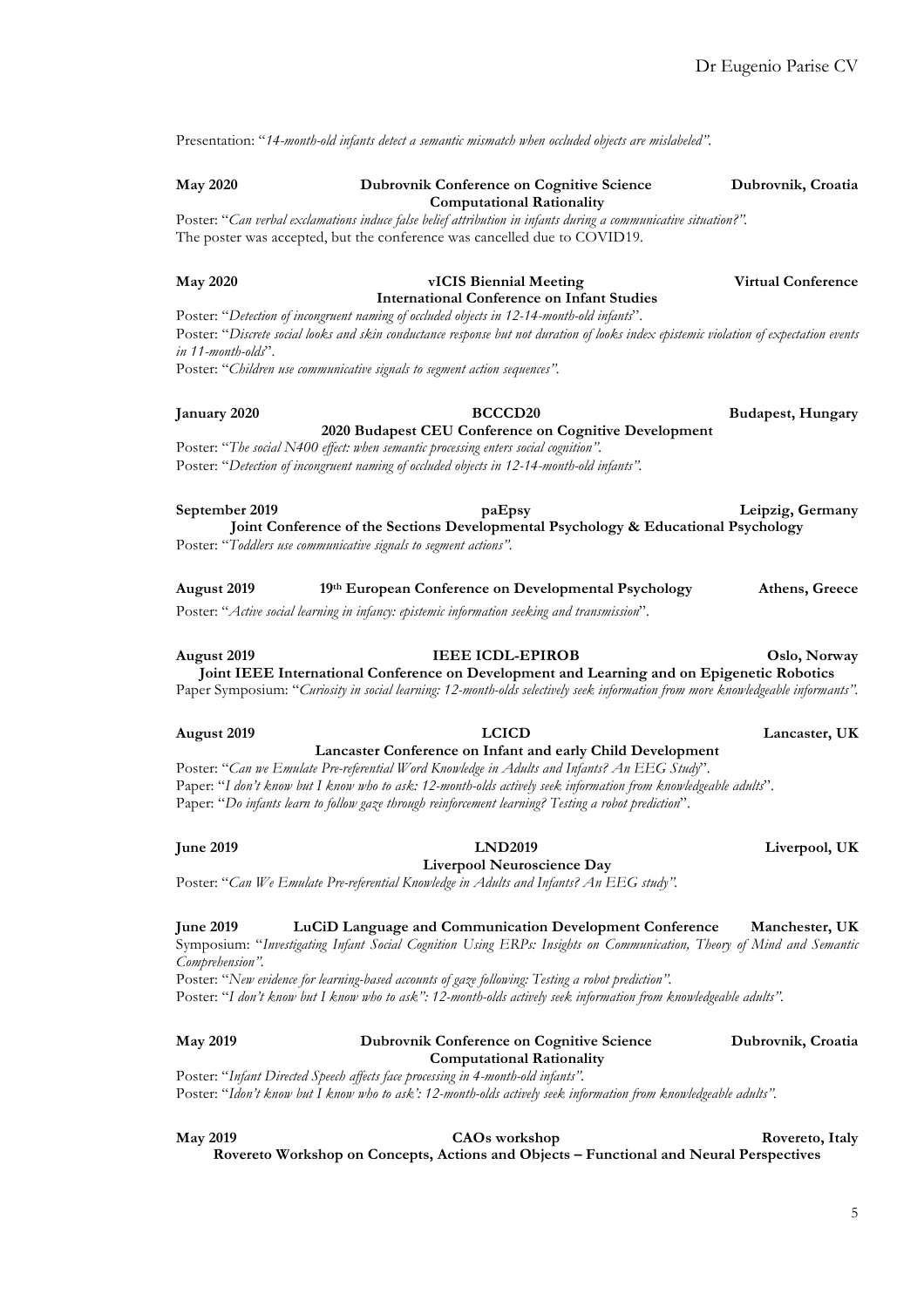# n **PARTICIPANT**

# **March** 2019 **SRCD Biennial Meeting Baltimore, Maryland, USA**

**Society for Research in Child Development** Poster: *"Social Factors Influence the Meaning of the 'Back-of-Hand' Gesture in Adults and Infants: EEG Study".*

#### **March 2019 ICPS Paris, France International Convention of Psychological Science**

Poster: "*Epistemic Curiosity in Social Learning: Infants' Active Information Seeking in Situations of Referential Uncertainty".*

#### **January 2019 BCCCD19 Budapest, Hungary 2019 Budapest CEU Conference on Cognitive Development**

Poster: "*Theory of Mind Interacts with Semantic Comprehension in 14-month-old Infants".*

Poster: "*The effect of Infant Directed Speech on face processing in 4-month-old infants".*

Poster: "*Ostensive signals contribute to the segmentation of actions in toddlers".*

Poster: "*12-month-old infants actively seek information from a knowledgeable social partner*".

Symposium: "*Curiosity in social learning: 12-month-olds selectively seek information from more knowledgeable informants".*

#### **September 2018 LCICD Lancaster, UK Lancaster Conference on Infant and early Child Development**

Poster: "*The role of communication in action segmentation*".

Poster: "*Can bilingualism enhance speech perception? Evidence from a cross-cultural fNIRS brain-imaging study*".

Poster: "*Preverbal Infants' Theory-Of-Mind on Other People's Linguistic Understanding*".

Poster: "*Preferential transmission of simple actions in two-year-old children over pedagogically demonstrated actions*".

Poster: "*Preverbal infants' attention allocation to communicative and non-communicative scenes*".

Poster: "*Infant directed speech enhances face processing*".

Poster: "*Are words more efficient than sounds in activating conceptual representations?*".

Poster: "*Preverbal infants' social referencing as information-seeking in situations of referential uncertainty*".

Poster: "*Looking beyond observed actions: Social communication changes the 'back-of-hand' gesture interpretation*".

# **July 2018 FENS – Forum of Neuroscience Berlin, Germany**

Poster: "*Social context renders the back-of-hand gesture meaningful*".

### **July 2018 ICIS Biennial Meeting Philadelphia, Pennsylvania, USA International Conference on Infant Studies**

Poster: "*Allocation of attention affects communication induced memory biases in pre-verbal infants*".

Poster: "*Ostensive-referential communication modulates action interpretation at 9 months*".

Poster: "*Pedagogical cues and action complexity modulate transmission of information in two-year-old children*".

Poster: "*Infant-directed-speech enhances neural activity during face perception*".

### **May 2018 Dubrovnik Conference on Cognitive Science Dubrovnik, Croatia Metacognition and Reasoning**

Poster: "*The role of Theory of Mind functions in language comprehension in adults".* Poster: "*The role of semantic categories in infants' false-belief understanding".*

### **January 2018 BCCCD18 Budapest, Hungary 2018 Budapest CEU Conference on Cognitive Development**

Symposium: "*14-Month-Olds Track how Others Understand Words".* Poster: "*Electrophysiological Investigation of 14-month-old Infants' Semantic Comprehension in a False Belief Paradigm*". Poster: "*Pedagogical cues and action complexity modulate transmission of information in two-years-old children*".

**October 2017 CDS Portland, Oregon, USA**

**November 2018 Exploring Curiosity conference Amsterdam, Netherlands**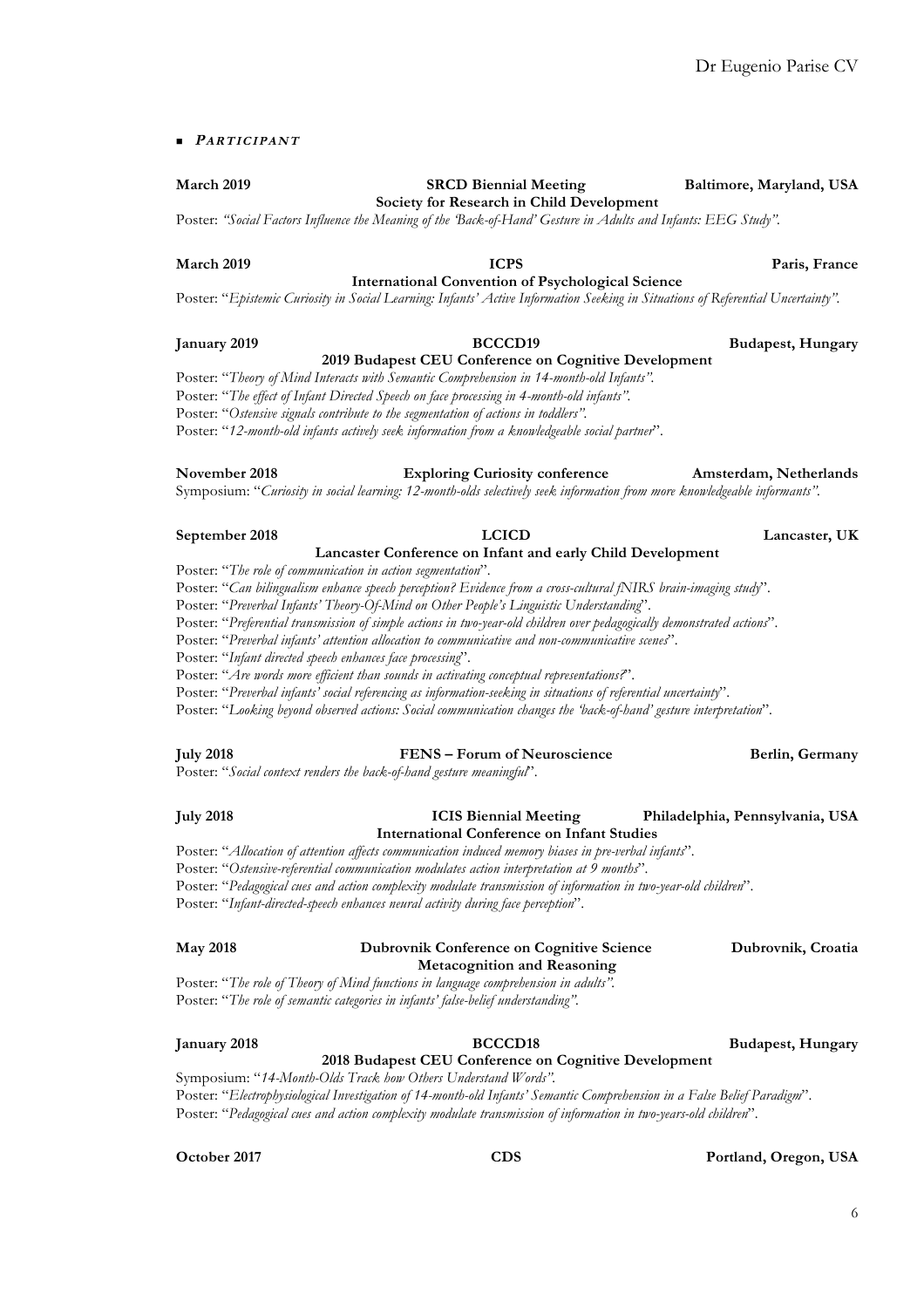|                                                | <b>Cognitive Development Society</b>                                                                                                                                                                                                                                                                                                                                                                                                                                                                                                    |                          |
|------------------------------------------------|-----------------------------------------------------------------------------------------------------------------------------------------------------------------------------------------------------------------------------------------------------------------------------------------------------------------------------------------------------------------------------------------------------------------------------------------------------------------------------------------------------------------------------------------|--------------------------|
|                                                | Poster: "Who is doing what to whom? Investigating the dynamics of infant attention in two-participant causal events".                                                                                                                                                                                                                                                                                                                                                                                                                   |                          |
|                                                |                                                                                                                                                                                                                                                                                                                                                                                                                                                                                                                                         |                          |
| August 2017                                    | <b>LCICD</b>                                                                                                                                                                                                                                                                                                                                                                                                                                                                                                                            | Lancaster, UK            |
|                                                | Lancaster Conference on Infant and early Child Development                                                                                                                                                                                                                                                                                                                                                                                                                                                                              |                          |
|                                                | Poster: "Anticipation of familiar, unexpected and novel actions in ostensive and non-ostensive contexts in 7-month-old infants".<br>Poster: "Speech perception and the bilingual brain: Examining the flexibility of perceptual narrowing using fNIRS brain imaging".<br>Poster: "EEG Evidence of Label- and Visual-Based categorization in 9-month-old infants".<br>Poster: "The effect of words and sounds on conceptual representation for 9-month-old infants".<br>Poster: "Information Seeking and Social Referencing in Infants". |                          |
| Desynchrionization".                           | Poster: "The Trajectory of Semantic Representation: from Encoding to Consolidation - an interplay of N400 & Alpha                                                                                                                                                                                                                                                                                                                                                                                                                       |                          |
|                                                | Poster: "The role of ostensive and referential cues in infant object memory".                                                                                                                                                                                                                                                                                                                                                                                                                                                           |                          |
|                                                |                                                                                                                                                                                                                                                                                                                                                                                                                                                                                                                                         |                          |
|                                                |                                                                                                                                                                                                                                                                                                                                                                                                                                                                                                                                         |                          |
| <b>July 2017</b>                               | <b>IASCL</b>                                                                                                                                                                                                                                                                                                                                                                                                                                                                                                                            | Lyon, France             |
|                                                | 14th International Congress for the Study of Child Language<br>Poster: "The evocative power of words for 9-month-old infants".                                                                                                                                                                                                                                                                                                                                                                                                          |                          |
| <b>July 2017</b>                               | LuCiD Language and Communication Development Conference<br>Symposium: "The effect of labels and associated sounds on object recognition".                                                                                                                                                                                                                                                                                                                                                                                               | Lancaster, UK            |
|                                                | Symposium: "Seven months' understanding of everyday actions in communicative and non-communicative contexts".                                                                                                                                                                                                                                                                                                                                                                                                                           |                          |
|                                                |                                                                                                                                                                                                                                                                                                                                                                                                                                                                                                                                         |                          |
| <b>June 2017</b>                               | <b>WILD</b>                                                                                                                                                                                                                                                                                                                                                                                                                                                                                                                             | Bilbao, Spain            |
|                                                | Workshop on Infant Language Development                                                                                                                                                                                                                                                                                                                                                                                                                                                                                                 |                          |
|                                                | Poster: "How is infants' attention distributed between agent and patient in causal events?".                                                                                                                                                                                                                                                                                                                                                                                                                                            |                          |
|                                                |                                                                                                                                                                                                                                                                                                                                                                                                                                                                                                                                         |                          |
| <b>June 2017</b><br>$\blacksquare$ PARTICIPANT | Third Visual Properties Driving Visual Preference workshop                                                                                                                                                                                                                                                                                                                                                                                                                                                                              | Liverpool, UK            |
| <b>May 2017</b>                                | <b>Dubrovnik Conference on Cognitive Science</b><br>Intuitive Sociologists: Representing Social Relations and Social Categories                                                                                                                                                                                                                                                                                                                                                                                                         | Dubrovnik, Croatia       |
| <b>PARTICIPANT</b>                             |                                                                                                                                                                                                                                                                                                                                                                                                                                                                                                                                         |                          |
| March 2017                                     | Universitat Pompeu Fabra                                                                                                                                                                                                                                                                                                                                                                                                                                                                                                                | Barcelona, Spain         |
|                                                |                                                                                                                                                                                                                                                                                                                                                                                                                                                                                                                                         |                          |
| <b>INVITED SPEAKER</b>                         | Seminar: Labels refer to object categories in Adults and 9-Month-Old infants                                                                                                                                                                                                                                                                                                                                                                                                                                                            |                          |
| January 2017                                   | BCCCD17<br>2017 Budapest CEU Conference on Cognitive Development                                                                                                                                                                                                                                                                                                                                                                                                                                                                        | <b>Budapest, Hungary</b> |
| <b>PARTICIPANT</b>                             |                                                                                                                                                                                                                                                                                                                                                                                                                                                                                                                                         |                          |
| September 2016                                 | LuCiD mini-conference<br>Symposium: "The Evocative Power of Words for 9-Month-Old Infants".                                                                                                                                                                                                                                                                                                                                                                                                                                             | Manchester, UK           |
| <b>August</b> 2016                             | <b>LCICD</b>                                                                                                                                                                                                                                                                                                                                                                                                                                                                                                                            | Lancaster, UK            |
|                                                | Lancaster Conference on Infant and Child Development<br>Poster: "Functional specialization and plasticity to native and non-native languages in bilingual infants".<br>Poster: "Infants' understanding of teleological actions after ostensive communication".<br>Poster: "The evocative power of words for 9-month-old infants".<br>Poster: "Can infants track the semantic comprehension of their communicative partners?".                                                                                                           |                          |
|                                                | Poster: "Agents, patients, and actions: What is encoded in 12-month-olds' perceptions of dynamic events?".                                                                                                                                                                                                                                                                                                                                                                                                                              |                          |

Poster: "*Understanding the causes of (dis)agreement of the current infant ERP editing methods*".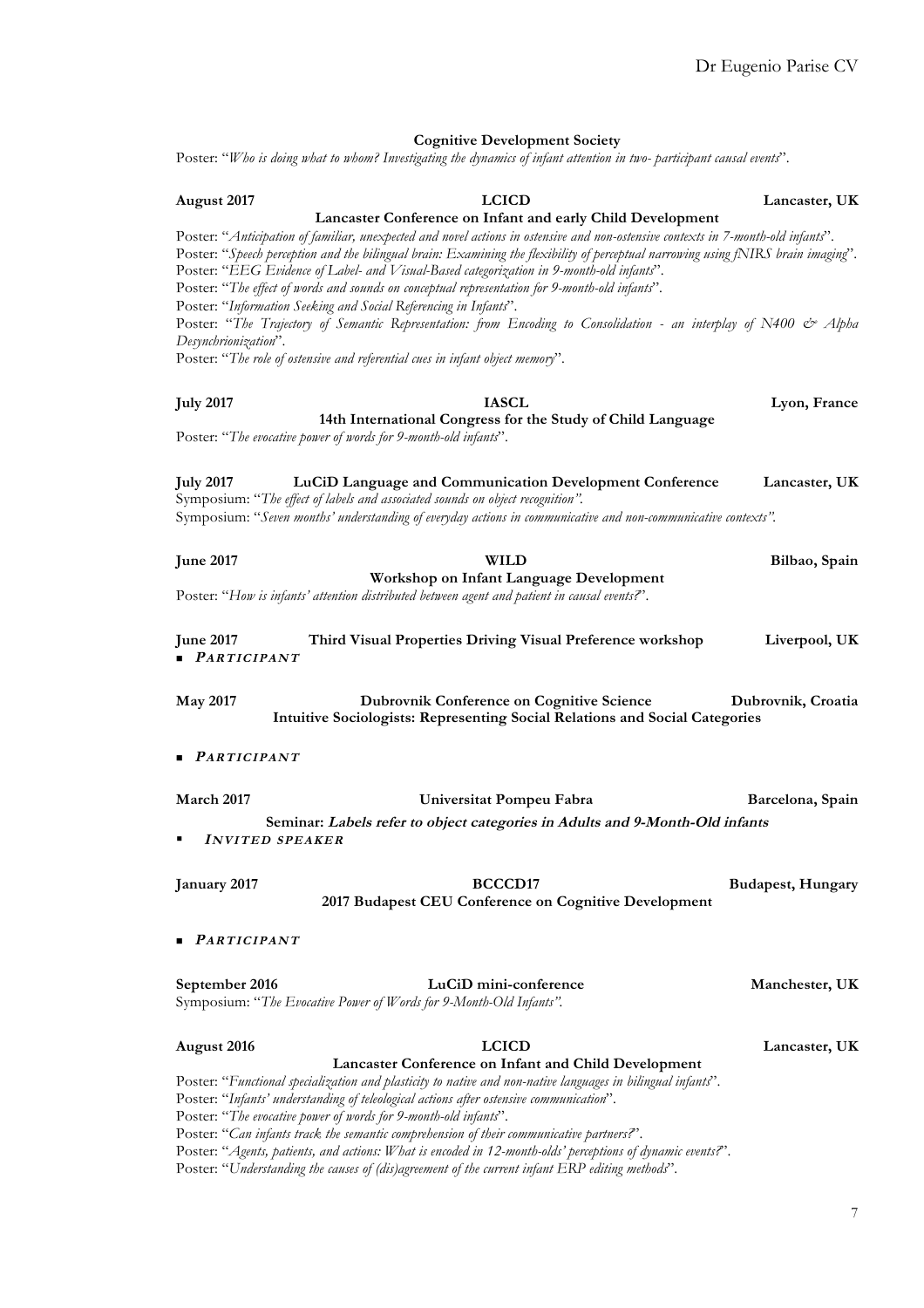| <b>May 2016</b>                                                                 | <b>ICIS Biennial Meeting</b><br><b>International Conference on Infant Studies</b><br>Poster: "Verbal labeling overrides visual similarity during object categorization in 9-month-old infants".<br>Poster: "Understanding other's (mis)understanding by 14-month-olds". | New Orleans, LA, USA            |
|---------------------------------------------------------------------------------|-------------------------------------------------------------------------------------------------------------------------------------------------------------------------------------------------------------------------------------------------------------------------|---------------------------------|
| <b>May 2016</b><br>"The role of pragmatic factors in child language processing" | Berlin, Germany                                                                                                                                                                                                                                                         |                                 |
|                                                                                 | Poster: 'Baby steps in pragmatic inferences: neural markers of comprehending others"                                                                                                                                                                                    |                                 |
| April 2016                                                                      | <b>Dubrovnik Conference on Cognitive Science</b><br><b>Metacognition and Reasoning</b>                                                                                                                                                                                  | Dubrovnik, Croatia              |
|                                                                                 | Poster: "The role of Theory of Mind functions in language comprehension in infancy".<br>Poster: "Effects of labels and visual similarity on categorization in 9-month-old infants".                                                                                     |                                 |
| March 2016                                                                      | Birkbeck, University of London                                                                                                                                                                                                                                          | London, UK                      |
| <b>INVITED SPEAKER</b>                                                          | Seminar: Labels refer to object categories in Adults and 9-Month-Old infants                                                                                                                                                                                            |                                 |
| January 2016                                                                    | <b>University of Potsdam</b><br><b>NeuroNetzwerk Meeting</b>                                                                                                                                                                                                            | Potsdam, Germany                |
| <b>INVITED SPEAKER</b>                                                          | Seminar: Communication and Infant Socio-Cognitive Development                                                                                                                                                                                                           |                                 |
|                                                                                 |                                                                                                                                                                                                                                                                         |                                 |
| January 2016                                                                    | <b>BCCCD16</b><br>2016 Budapest CEU Conference on Cognitive Development<br>Poster: "Verbal labeling overrides visual similarity during categorization of objects".<br>Poster: "Understanding other's (mis)understanding by 14-month-olds".                              | <b>Budapest, Hungary</b>        |
| <b>May 2015</b>                                                                 | <b>Dubrovnik Conference on Cognitive Science</b><br><b>Metacognition and Reasoning</b>                                                                                                                                                                                  | Dubrovnik, Croatia              |
| Month-Old Infants".                                                             | Poster: "Ostensive-Referential Communication Fosters the Interpretation of Pictures of Objects as Symbols of their own Kind in 9-                                                                                                                                       |                                 |
| March 2015                                                                      | <b>SRCD Biennial Meeting</b><br>Society for Research in Child Development                                                                                                                                                                                               | Philadelphia, Pennsylvania, USA |
|                                                                                 | Poster: "Infant Directed Speech and Direct Eye Contact Share Common Neural Basis in 5-Month-Old Infants".                                                                                                                                                               |                                 |
| March 2015                                                                      | <b>University of Liverpool</b><br><b>LuCiD Network</b>                                                                                                                                                                                                                  | Liverpool, UK                   |
| <b>INVITED SPEAKER</b>                                                          | Seminar: Labels and pictures co-refer to object categories in Adults and 9-Month-Old infants                                                                                                                                                                            |                                 |
| January 2015                                                                    | <b>BCCCD15</b><br>2015 Budapest CEU Conference on Cognitive Development                                                                                                                                                                                                 | <b>Budapest, Hungary</b>        |
| <b>PARTICIPANT</b>                                                              |                                                                                                                                                                                                                                                                         |                                 |
| <b>July 2014</b>                                                                | <b>ICIS Biennial Meeting</b><br><b>International Conference on Infant Studies</b>                                                                                                                                                                                       | Berlin, Germany                 |
|                                                                                 | Poster: "Neural Responses to Multimodal Ostensive Signals in 5-Month-Old Infants".                                                                                                                                                                                      |                                 |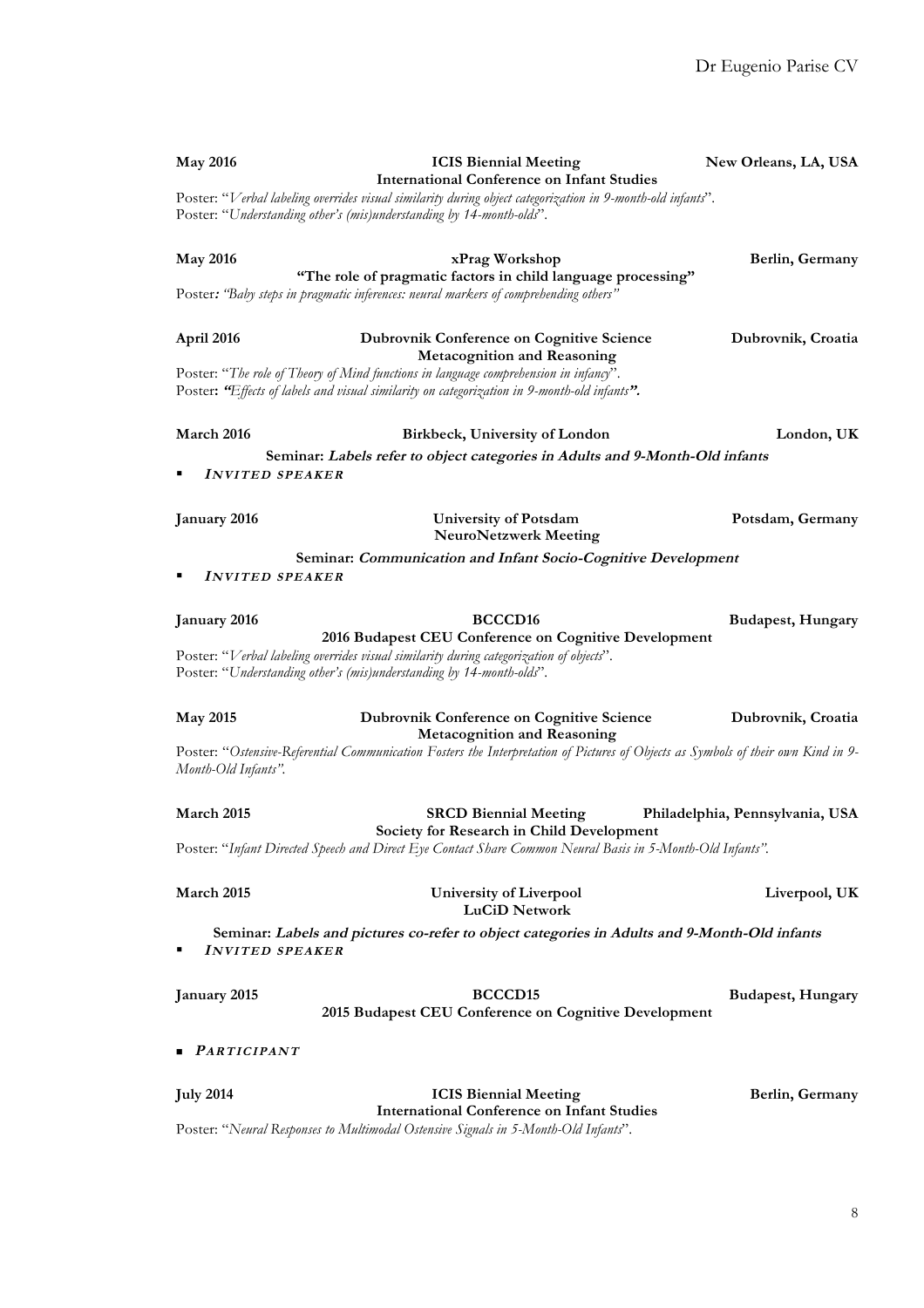| <b>June 2014</b>                                                                                 | <b>CNRS</b> – Université Paris Descartes                                                                                                                                                                                                                       | Paris, France            |
|--------------------------------------------------------------------------------------------------|----------------------------------------------------------------------------------------------------------------------------------------------------------------------------------------------------------------------------------------------------------------|--------------------------|
| <b>INVITED SPEAKER</b>                                                                           | Seminar: Labels and pictures co-refer to object categories in Adults and 9-Month-Old infants                                                                                                                                                                   |                          |
| <b>May 2014</b>                                                                                  | <b>Dubrovnik Conference on Cognitive Science</b><br><b>Language and Conceptual Development</b>                                                                                                                                                                 | Dubrovnik, Croatia       |
|                                                                                                  | Poster: "Infant Directed Speech and Direct Eye Contact Share Common Neural Basis in 5-Month-Old Infants".                                                                                                                                                      |                          |
| January 2014                                                                                     | BCCCD <sub>14</sub><br>2014 Budapest CEU Conference on Cognitive Development<br>Symposium: "Labels and Pictures Co-Refer to Object Categories in Adults and 9-Month-Old Infants".<br>Poster: "Alpha-band oscillations in infants related to memory processes". | <b>Budapest, Hungary</b> |
| September 2013                                                                                   | 4th Meeting of the FESN, 28th Meeting of the GNP<br>European Society of Neuropsychology and the German Society of Neuropsychology<br>Poster: "Oscillatory brain activity in reaction to object-directed and object-averted gazes in infants".                  | Berlin, Germany          |
| September 2013                                                                                   | CogDev<br>Annual Conference of the British Psychological Society's Developmental and Cognitive Sections<br>Symposium: "Labels Refer to Object Categories in Adults and 9-Month-Old infants: an EEG Study".                                                     | Reading, UK              |
| August 2013                                                                                      | <b>ESCoP</b><br>18th Conference of the European Society for Cognitive Psychology<br>Poster: "EEG correlates of object processing in perspective taking".                                                                                                       | <b>Budapest, Hungary</b> |
| <b>June 2013</b>                                                                                 | Workshop<br>Integrating Self and Other: Perception, Action, Metacognition                                                                                                                                                                                      | <b>Budapest, Hungary</b> |
| <b>PARTICIPANT</b>                                                                               |                                                                                                                                                                                                                                                                |                          |
| <b>May 2013</b>                                                                                  | <b>Dubrovnik Conference on Cognitive Science</b><br>Sleep, Neural Oscillations and Cognition                                                                                                                                                                   | Dubrovnik, Croatia       |
|                                                                                                  | Poster: "Label-Induced Categorization is Indexed by Alpha Desynchronization in Adults and 9-Month-Old Infants".                                                                                                                                                |                          |
| <b>May 2013</b>                                                                                  | Memory processes and the Brain<br>Recent Neuropsychological, Neuroscience and Psychological Approaches                                                                                                                                                         | <b>Budapest, Hungary</b> |
| $\blacksquare$ PARTICIPANT                                                                       |                                                                                                                                                                                                                                                                |                          |
| April 2013                                                                                       | <b>SRCD Biennial Meeting</b><br>Society for Research in Child Development                                                                                                                                                                                      | Seattle, Washington, USA |
|                                                                                                  | Roundtable: "The Future of EEG Methods With Developing Populations".                                                                                                                                                                                           |                          |
| January 2013<br><b>INVITED SPEAKER</b>                                                           | SISSA - International School for Advanced Studies<br>Seminar: Nine-Month-Old infants use Labels to Categorize Objects                                                                                                                                          | Trieste, Italy           |
| January 2013<br>Poster: "Nine-Month-Old infants use Labels to Categorize Objects: an EEG Study". | <b>Budapest, Hungary</b><br>2013 Budapest CEU Conference on Cognitive Development                                                                                                                                                                              |                          |
| November 2012                                                                                    | Brain oscillations in health and disease                                                                                                                                                                                                                       | <b>Budapest, Hungary</b> |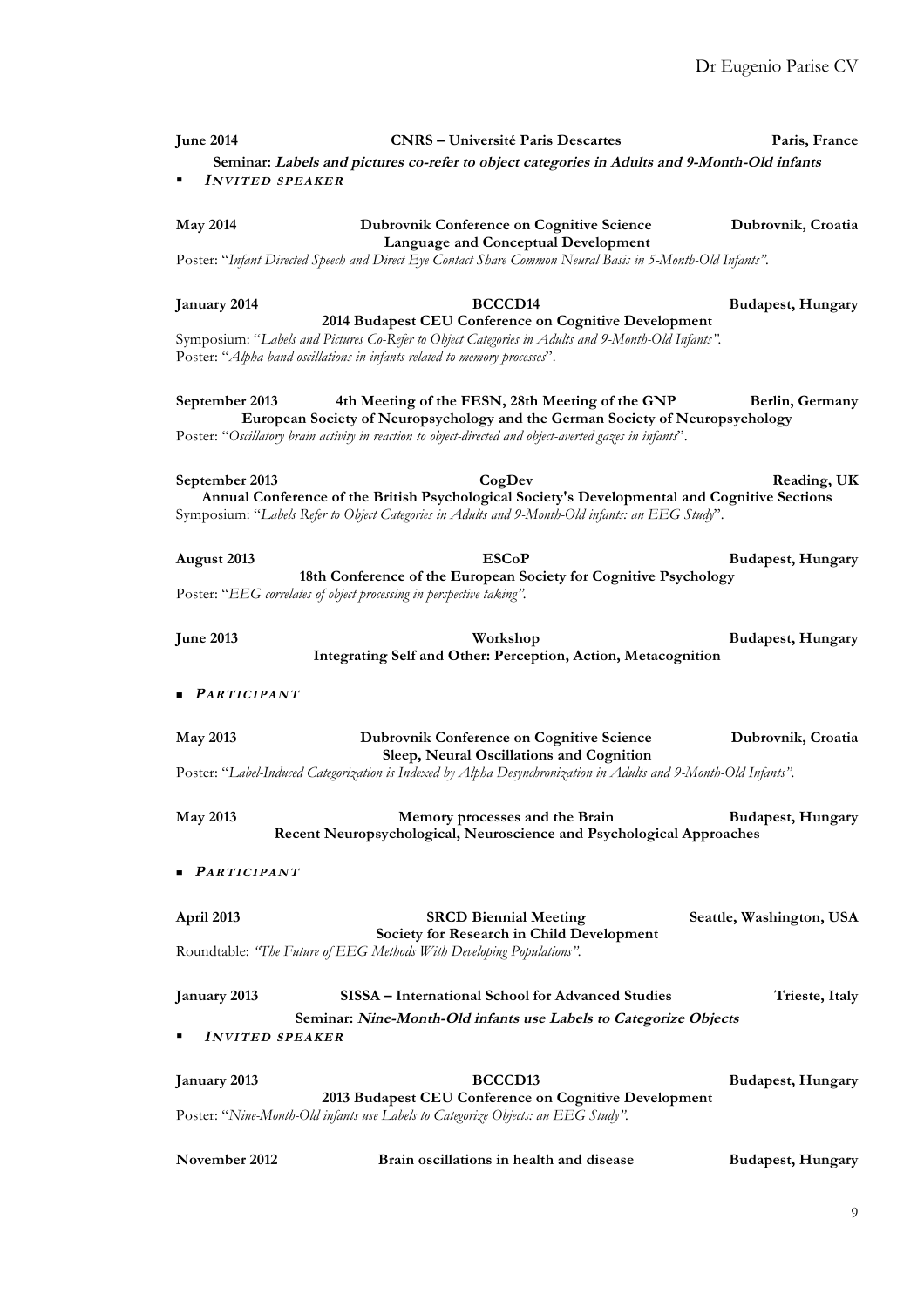### **Workshop at Hungarian Academy of Sciences**

n **PARTICIPANT**

**October 2012 NIRS Course London, UK**

**&**

# **Functional Near Infrared Spectroscopy**

**Conference**

n **PARTICIPANT**

**September 2012 Workshop at Heidelberg University Heidelberg, Germany Individual Differences and Universals of Human Social Cognitive Development** Symposium: "*Words Refer to Object Kinds in 9-Month-Old Infants*"

**June 2012 Multimodality and Language Learning Nijmegen, Netherlands Workshop at the Max Planck Institute for Psycholinguistics** Symposium: "*Words Refer to Object Kinds in 9-Month-Old Infants*"

**June 2012 ICIS Biennial Meeting Minneapolis, Minnesota, USA International Conference on Infant Studies** Symposium: "*Referential Word Understanding in 9-Month-Old Infants: Electrophysiological Evidence*".

**May 2012 Marie Curie International EEG Course Budapest, Hungary** n **TEACHER** Oral Presentation: *"Using EEG to Study Words in 9-Month-Old Infants*".

**January 2012 BCCCD12 Budapest, Hungary 2012 Budapest CEU Conference on Cognitive Development** Symposium: "*ERP Evidence of Referential Word Understanding in 9-Month-Old Infants*".

**December 2011** CDC-SOMBY Joint Workshop Budapest, Hungary Oral Presentation: *"Labeling and Categorization: EEG Evidence in Adults and 9-Month-Old Infants".*

**September 2011 Britsh Psychological Society – Developmental Section Conference Newcastle, UK** Symposium: "*Using ERPs to study the sensitivity to ostensive signals and word understanding in infants*".

**June 2011 CEU Summer University Budapest, Hungary Brains and Minds: The perceptual and computational bases of higher cognitive processes Director: Prof. Joszef Fiser**

n **PARTICIPANT**

| <b>June 2011</b>           | <b>ESF Exploratory Workshop:</b>                             | Inárcs, Hungary   |
|----------------------------|--------------------------------------------------------------|-------------------|
|                            | The Cognitive Basis of Understanding Social Relations:       |                   |
|                            | Developmental, Comparative and Evolutionary Approaches       |                   |
| $\blacksquare$ PARTICIPANT |                                                              |                   |
| <b>May 2011</b>            | <b>CDC</b> Course on Near-infrared Spectroscopy with infants | Budapest, Hungary |
|                            | Teachers: Sarah Lloyd-Fox & Judit Gervain                    |                   |

n **PARTICIPANT**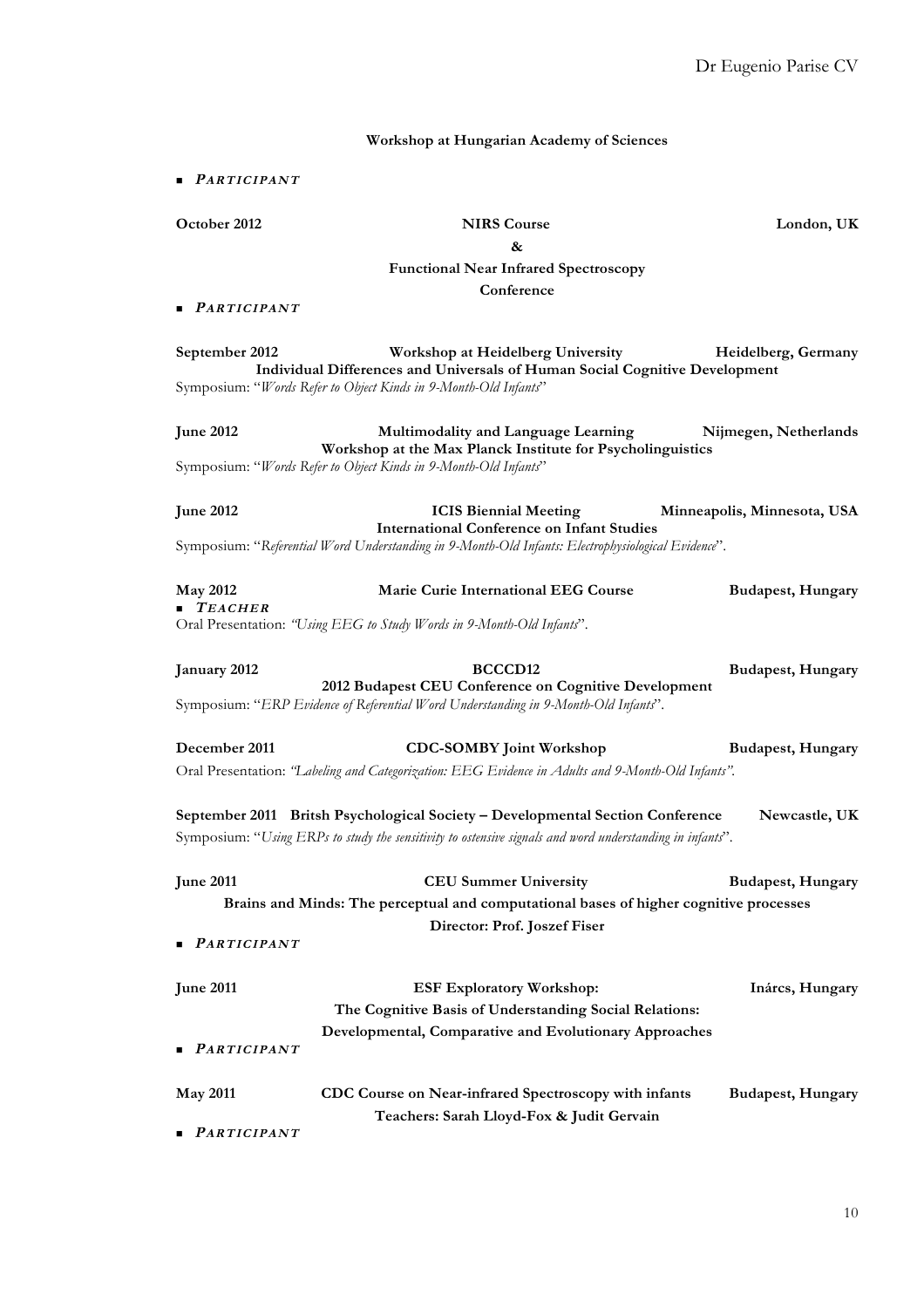| <b>May 2011</b>                          | RobotDoC - Robotics for Development of Cognition                                                                                                                                                                                                                                                                                                                                                                                                                                                                                                                                                                                                                   | <b>Budapest, Hungary</b>                     |
|------------------------------------------|--------------------------------------------------------------------------------------------------------------------------------------------------------------------------------------------------------------------------------------------------------------------------------------------------------------------------------------------------------------------------------------------------------------------------------------------------------------------------------------------------------------------------------------------------------------------------------------------------------------------------------------------------------------------|----------------------------------------------|
|                                          | Spring School on Interdisciplinary Methods for Cognitive Robotics                                                                                                                                                                                                                                                                                                                                                                                                                                                                                                                                                                                                  |                                              |
| $\blacksquare$ PARTICIPANT               |                                                                                                                                                                                                                                                                                                                                                                                                                                                                                                                                                                                                                                                                    |                                              |
| April 2011                               | Montreal, Canada                                                                                                                                                                                                                                                                                                                                                                                                                                                                                                                                                                                                                                                   |                                              |
|                                          | Poster: "Electrophysiological Evidence of Crossmodal Integration of Ostensive Signals in 5-Month-Old Infants".<br>Poster: "Detection of Communicative Signals Across Modalities in Infant Prefrontal Cortex".                                                                                                                                                                                                                                                                                                                                                                                                                                                      |                                              |
| February 2011                            | <b>MTA</b> – Institute for Psychology                                                                                                                                                                                                                                                                                                                                                                                                                                                                                                                                                                                                                              | <b>Budapest, Hungary</b>                     |
|                                          | Hungarian Academy of Sciences                                                                                                                                                                                                                                                                                                                                                                                                                                                                                                                                                                                                                                      |                                              |
| <b>INVITED SPEAKER</b><br>٠              | Seminar: Communication in the Infant Brain: Two Studies with EEG and NIRS                                                                                                                                                                                                                                                                                                                                                                                                                                                                                                                                                                                          |                                              |
| January 2011                             | <b>BCCCD11</b>                                                                                                                                                                                                                                                                                                                                                                                                                                                                                                                                                                                                                                                     | <b>Budapest, Hungary</b>                     |
|                                          | Poster: "Mutual Gaze and Infant's Own Name in Infant Prefrontal Cortex: a NIRS Study".                                                                                                                                                                                                                                                                                                                                                                                                                                                                                                                                                                             |                                              |
| December 2010                            |                                                                                                                                                                                                                                                                                                                                                                                                                                                                                                                                                                                                                                                                    |                                              |
|                                          |                                                                                                                                                                                                                                                                                                                                                                                                                                                                                                                                                                                                                                                                    |                                              |
|                                          |                                                                                                                                                                                                                                                                                                                                                                                                                                                                                                                                                                                                                                                                    |                                              |
| September 2010                           | 15th World Congress of Psychophysiology                                                                                                                                                                                                                                                                                                                                                                                                                                                                                                                                                                                                                            | <b>Budapest, Hungary</b>                     |
| Journal of Psychophysiology, 77(3), 239. | Parise, E., & Csibra, G. (2010). How 5-Month-Old Infants Integrate Ostensive Signals: An ERP Study. International                                                                                                                                                                                                                                                                                                                                                                                                                                                                                                                                                  |                                              |
| <b>June 2010</b>                         | InterBrain international ICA Conference                                                                                                                                                                                                                                                                                                                                                                                                                                                                                                                                                                                                                            | Jyväskylä, Finland                           |
|                                          |                                                                                                                                                                                                                                                                                                                                                                                                                                                                                                                                                                                                                                                                    |                                              |
|                                          |                                                                                                                                                                                                                                                                                                                                                                                                                                                                                                                                                                                                                                                                    |                                              |
| ■ <i>PARTICIPANT</i>                     |                                                                                                                                                                                                                                                                                                                                                                                                                                                                                                                                                                                                                                                                    |                                              |
| <b>May 2010</b>                          | <b>MTA - ELTE</b>                                                                                                                                                                                                                                                                                                                                                                                                                                                                                                                                                                                                                                                  | <b>Budapest, Hungary</b>                     |
|                                          | Hungarian Academy of Sciences                                                                                                                                                                                                                                                                                                                                                                                                                                                                                                                                                                                                                                      |                                              |
|                                          | Seminar: Ostensive Signals and Their Use in 5-Month-Old Infants                                                                                                                                                                                                                                                                                                                                                                                                                                                                                                                                                                                                    |                                              |
|                                          |                                                                                                                                                                                                                                                                                                                                                                                                                                                                                                                                                                                                                                                                    |                                              |
| <b>May 2010</b>                          | <b>Internal CDC Workshop</b>                                                                                                                                                                                                                                                                                                                                                                                                                                                                                                                                                                                                                                       | <b>Budapest, Hungary</b>                     |
|                                          | Oral Presentation: "Crossmodal Integration of Ostensive Signals in 5-Month-Olds".                                                                                                                                                                                                                                                                                                                                                                                                                                                                                                                                                                                  |                                              |
| March 2010                               |                                                                                                                                                                                                                                                                                                                                                                                                                                                                                                                                                                                                                                                                    |                                              |
|                                          | <b>International Conference on Infant Studies</b>                                                                                                                                                                                                                                                                                                                                                                                                                                                                                                                                                                                                                  |                                              |
|                                          |                                                                                                                                                                                                                                                                                                                                                                                                                                                                                                                                                                                                                                                                    |                                              |
| February 2010                            | Calabria University                                                                                                                                                                                                                                                                                                                                                                                                                                                                                                                                                                                                                                                | Cosenza, Italy                               |
| <b>INVITED SPEAKER</b>                   |                                                                                                                                                                                                                                                                                                                                                                                                                                                                                                                                                                                                                                                                    |                                              |
| January 2010                             | <b>Budapest, Hungary</b>                                                                                                                                                                                                                                                                                                                                                                                                                                                                                                                                                                                                                                           |                                              |
| <b>INVITED SPEAKER</b>                   | 2011 Budapest CEU Conference on Cognitive Development<br><b>McDonnell Meeting</b><br>Oral Presentation: "Ostensive Signals in 5-Month-Olds and Understanding Words in 9-Month-Olds".<br>Poster: "How 5-Month-Old Infants Integrate Ostensive Signals: An ERP Study".<br>&<br>10th EEGLAB workshop<br>Independent Component Analysis - Chair: Prof. Paavo Leppänen<br>Guest: Elizabeth Spelke, Harward University<br><b>ICIS Biennial Meeting</b><br>Poster: "Infant's own Name Enhances Object Processing in 5-Month-Olds".<br>AIP Seminar "Perspectives in Developmental Cognitive Neuroscience": Ostensive Cues in Infants<br><b>Central European University</b> | Barcelona, Spain<br>Baltimore, Maryland, USA |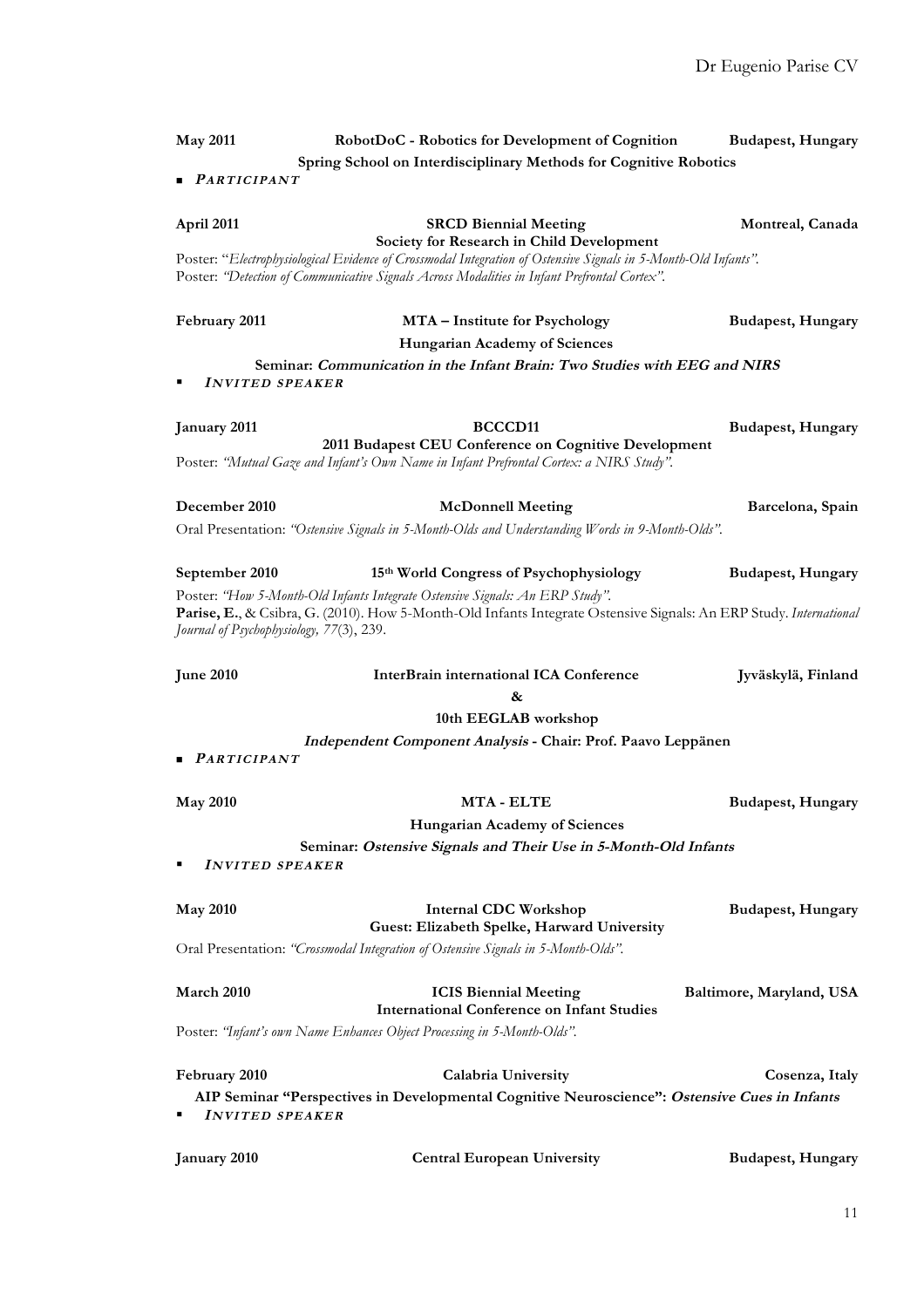|                        | <b>Cognitive Development Center Opening Conference</b>                                                                                                                                                                                                                                       |                          |  |  |  |  |  |
|------------------------|----------------------------------------------------------------------------------------------------------------------------------------------------------------------------------------------------------------------------------------------------------------------------------------------|--------------------------|--|--|--|--|--|
|                        | Poster: "Face Processing in Triadic Contexts".                                                                                                                                                                                                                                               |                          |  |  |  |  |  |
| September 2009         | <b>ESF Research Conference</b><br>Sant Feliu de Guixols, Spain<br>Gene Expression to Neurobiology and Behaviour                                                                                                                                                                              |                          |  |  |  |  |  |
|                        | Poster: "Infant's Name and Objects Processing".                                                                                                                                                                                                                                              |                          |  |  |  |  |  |
|                        |                                                                                                                                                                                                                                                                                              |                          |  |  |  |  |  |
| <b>July 2009</b>       | <b>Cognitive Development Center - Central European University</b><br>Seminar: Object and Speech Processing in 5-Month-Olds                                                                                                                                                                   | <b>Budapest, Hungary</b> |  |  |  |  |  |
| <b>INVITED SPEAKER</b> |                                                                                                                                                                                                                                                                                              |                          |  |  |  |  |  |
|                        |                                                                                                                                                                                                                                                                                              |                          |  |  |  |  |  |
| April 2009             | Innovative Research In Autism                                                                                                                                                                                                                                                                | Tours, France            |  |  |  |  |  |
|                        | Poster: 'Infant Name and Object Processing".                                                                                                                                                                                                                                                 |                          |  |  |  |  |  |
| April 2009             | <b>SRCD Biennial Meeting</b><br>Society for Research in Child Development                                                                                                                                                                                                                    | Denver, Colorado, USA    |  |  |  |  |  |
|                        | Symposium: "Sharing Objects With the Eyes: an ERP Study With 5-Month-Olds".<br>Poster: "Processing Gaze Direction and Word in 4- to 5-Month-Olds: an ERP Study".                                                                                                                             |                          |  |  |  |  |  |
| Italy".                | Poster: "Processing Faces in Dyadic and Triadic Contexts".<br>Poster: "Messages From a Face: Neural Processing of Facial Expression and Eye Gaze in Children".<br>Poster: "Mother-Infant Interactions in a Cross-Cultural Sample: Mothering Style and Object Learning in Germany, Greece and |                          |  |  |  |  |  |
| February 2009          | 3dr Annual B. & C. Tanner Center for Nonviolent Human Rights Salt Lake City, Utah,<br><b>USA</b>                                                                                                                                                                                             |                          |  |  |  |  |  |
|                        | University of Utah                                                                                                                                                                                                                                                                           |                          |  |  |  |  |  |
|                        | Poster: "Adults and 12-month-olds respond differentially to angry faces from different racial groups".                                                                                                                                                                                       |                          |  |  |  |  |  |
| December 2008          | <b>MPI CBS Poster Session</b><br>Poster: "Influenece of Eye Gaze on Word Procesing: an ERP Study with Infants and Adults".                                                                                                                                                                   | Leipzig, Germany         |  |  |  |  |  |
| December 2008          | University of Cagliari                                                                                                                                                                                                                                                                       | Cagliari, Italy          |  |  |  |  |  |
|                        | Seminar: An Introduction to Infant EEG and ERPs                                                                                                                                                                                                                                              |                          |  |  |  |  |  |
| <b>INVITED SPEAKER</b> |                                                                                                                                                                                                                                                                                              |                          |  |  |  |  |  |
|                        | September 2008 Britsh Psychological Society - Developmental Section Conference<br>Poster: "Gaze direction influences word processing in 4- to 5-month-old infants: an ERP investigation".                                                                                                    | Oxford, UK               |  |  |  |  |  |
| <b>May 2008</b>        | 7th International Meeting for Autism Research<br>Poster: "Processing of eye gaze and facial expression in children with ASD – an ERP study".                                                                                                                                                 | London, UK               |  |  |  |  |  |
| August 2007            | 13th European Conference on Developmental Psychology                                                                                                                                                                                                                                         | Jena, Germany            |  |  |  |  |  |
|                        | Poster: "Eye Gaze Direction Influences Objects Processing in 5-Month-Old Infants".                                                                                                                                                                                                           |                          |  |  |  |  |  |
| <b>June 2007</b>       | <b>International Max Planck Research School LIFE</b>                                                                                                                                                                                                                                         | Berlin, Germany          |  |  |  |  |  |
|                        | Seminar: Three experiments about Joint Attention between 5 and 12 months                                                                                                                                                                                                                     |                          |  |  |  |  |  |
| <b>INVITED SPEAKER</b> |                                                                                                                                                                                                                                                                                              |                          |  |  |  |  |  |
| <b>June 2007</b>       | 37th Annual Meeting of the Jean Piaget Society<br>Poster: "Learning about Objects in Joint Attention Interaction: Live vs. TV".                                                                                                                                                              | Amsterdam, Netherlands   |  |  |  |  |  |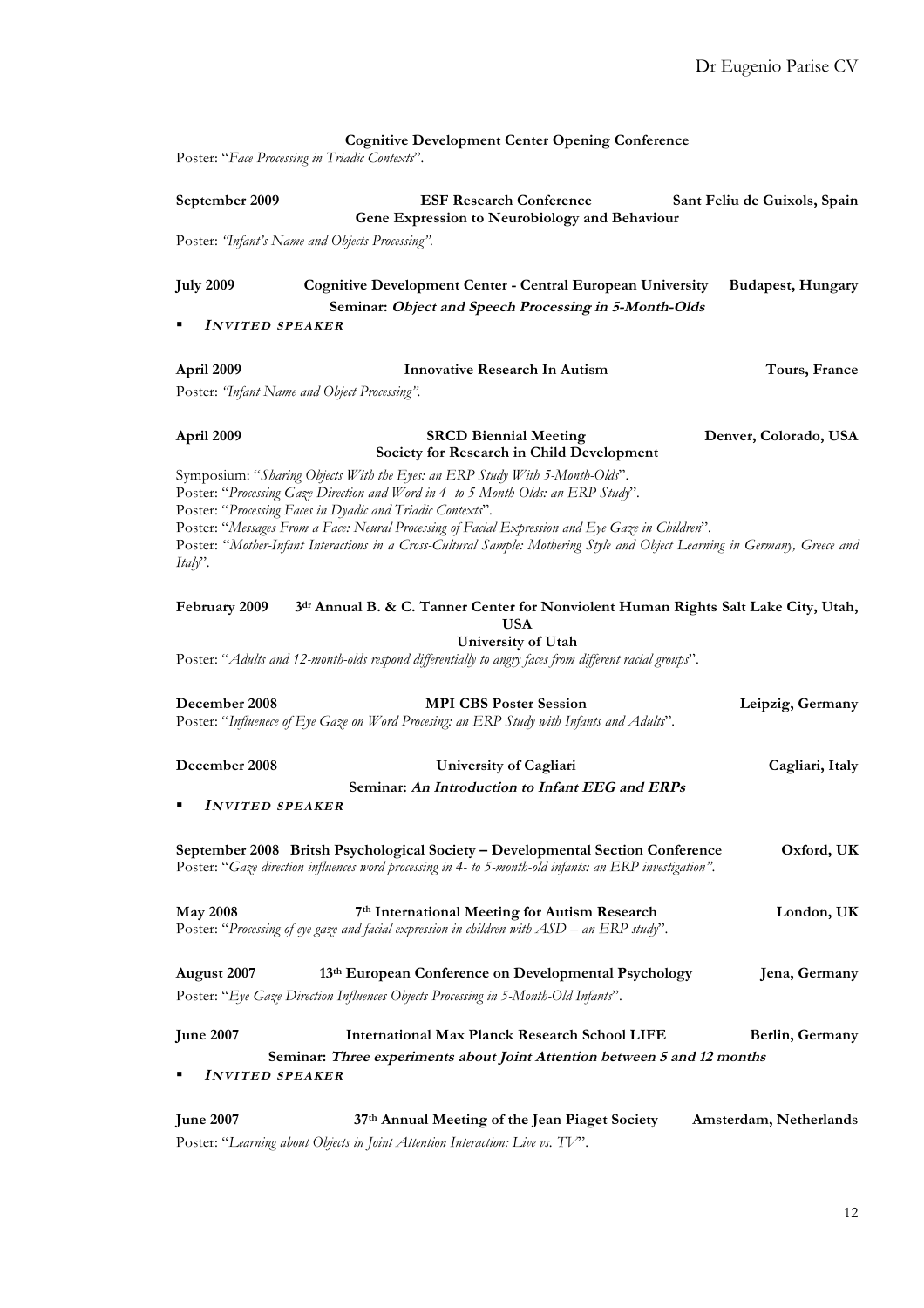| April 2007                                                       | <b>SRCD Biennial Meeting</b><br>Society for Research in Child Development                                                                                                                                                                                                                   | Boston, Massachusetts, USA    |
|------------------------------------------------------------------|---------------------------------------------------------------------------------------------------------------------------------------------------------------------------------------------------------------------------------------------------------------------------------------------|-------------------------------|
|                                                                  | Poster: "A Comparison Between TV and Live Interactions in Joint Attention Contexts".                                                                                                                                                                                                        |                               |
| April 2006                                                       | Course of bachelor in: "Educational Sciences"<br>Seminar: Autism in Childhood                                                                                                                                                                                                               | Calabria's University         |
| TEACHER                                                          |                                                                                                                                                                                                                                                                                             |                               |
| February 2006                                                    | Dr. Tricia Striano's Seminar<br>"Learning About Other's Expressions and Attention in the First Year"                                                                                                                                                                                        | Calabria's University         |
| $\blacksquare$ PARTICIPANT                                       |                                                                                                                                                                                                                                                                                             |                               |
| October 2005                                                     | <b>ESF Conference</b><br><b>European Science Foundation</b>                                                                                                                                                                                                                                 | Acquafredda di Maratea, Italy |
| $\n  PARTICIPANT\n$                                              | Brain Development and Cognition in Human Infants - Chair: Prof. Claes von Hofsten                                                                                                                                                                                                           |                               |
| April 2005                                                       | <b>SRCD Biennial Meeting</b><br>Society for Research in Child Development                                                                                                                                                                                                                   | Atlanta, Georgia, USA         |
| Poster: "The Reaching Movements in Human Newborns".              |                                                                                                                                                                                                                                                                                             |                               |
| September 2004                                                   | 60th National Congress in Pediatric<br>Poster: "Uno Studio del Reaching nelle Prime ore di Vita" ("A Study on Reaching Movement in the First Hours of Life").                                                                                                                               | Naples, Italy                 |
| September 2004                                                   | 18th National AIP Congress<br>(Italian Psychology Association)                                                                                                                                                                                                                              | Sciacca (Sicily), Italy       |
|                                                                  | Poster: "Uno Studio del Reaching nelle Prime ore di Vita" ("A Study on Reaching Movement in the First Hours of Life").                                                                                                                                                                      |                               |
| April 2004<br>Poster: "Reaching and Grasping in human newborns". | First Congress of the ENS<br><b>European Neuropsychological Societies</b>                                                                                                                                                                                                                   | Modena, Italy                 |
| September 2003                                                   | 59th National Congress in Pediatric<br>Poster: "Reaching e Grasping nelle prime ore di vita" ("Reaching and Grasping in the first hours of life").                                                                                                                                          | Rome, Italy                   |
| August 2003                                                      | 11 <sup>th</sup> European Conference on Developmental Psychology<br>Poster: "Reaching and Grasping Behaviors at Birth. A Preliminary Study".                                                                                                                                                | Milan, Italy                  |
| April 2003                                                       | <b>SRCD Biennial Meeting</b><br>Society for Research in Child Development                                                                                                                                                                                                                   | Tampa, Florida, USA           |
| <b>PARTICIPANT</b>                                               |                                                                                                                                                                                                                                                                                             |                               |
| April 2002<br><b>PARTICIPANT</b>                                 | <b>Conference on Eating Disorders</b>                                                                                                                                                                                                                                                       | Naples, Italy                 |
| September 2001                                                   | 15th National AIP Congress<br>(Italian Psychology Association)                                                                                                                                                                                                                              | Palermo, Italy                |
| <i>than</i> $2$ <i>months</i> ").                                | Poster: "Il fenomeno della Motricità Liberata e le sue possibili implicazioni nello studio delle abilità percettivo-cognitive dei neonati al<br>di sotto dei 2 mesi" ("The liberated neck and its possible implications for studying perceptual and cognitive abilities in newborns younger |                               |

**May 1998 Conference on Transpersonal Psychology Rome, Italy** § **PARTICIPANT**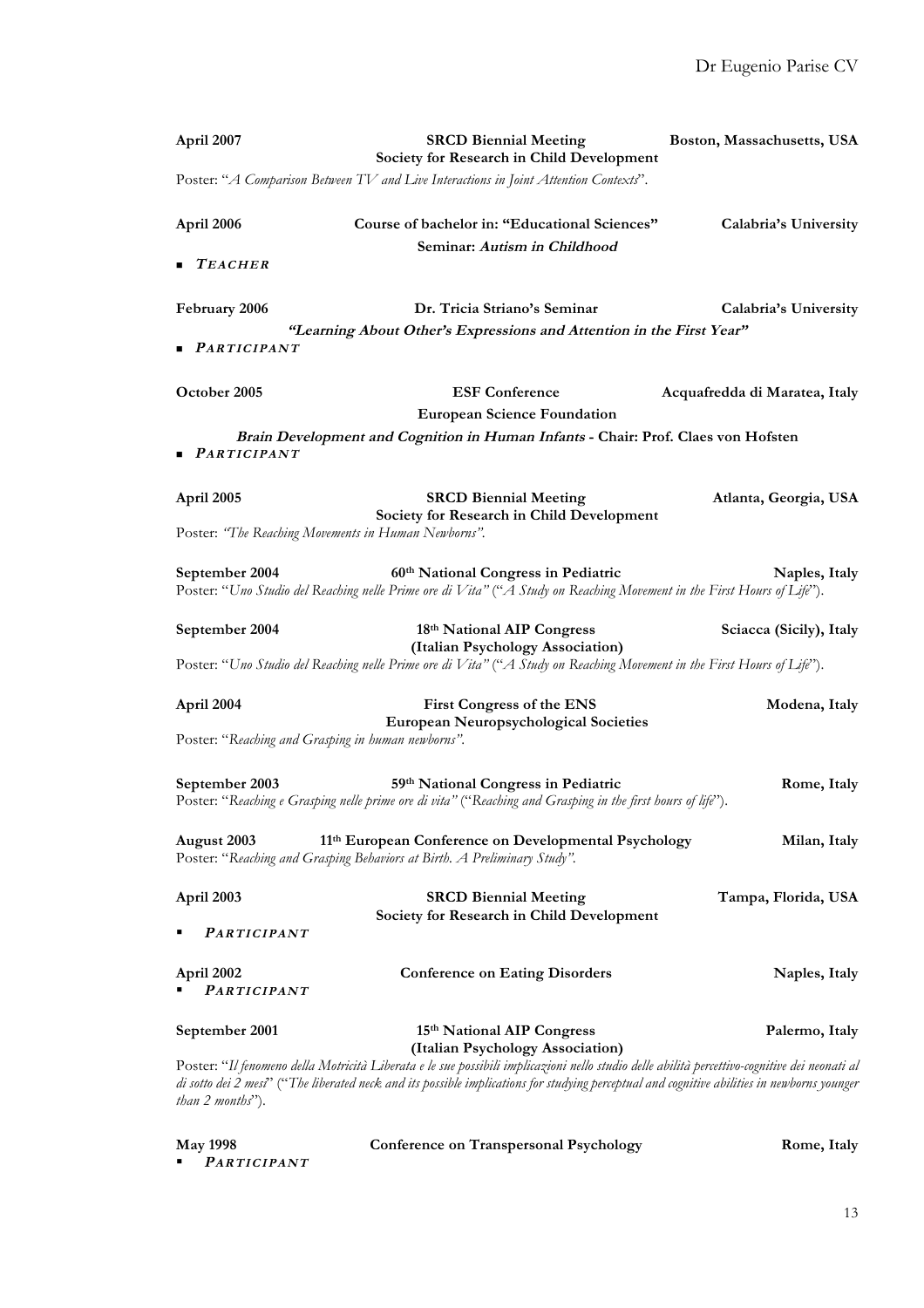| <b>October 2016</b> |  |  |  | Neuropsychologia |                                                                        |  |  | <b>ELSEVIER</b> |
|---------------------|--|--|--|------------------|------------------------------------------------------------------------|--|--|-----------------|
|                     |  |  |  |                  | " GUEST EDITOR, SPECIAL ISSE "THE BIOLOGICAL BASIS OF SOCIAL COGNITION |  |  |                 |
|                     |  |  |  |                  | DURING DEVELOPMENT", NEUROPSYCHOLOGIA, 126, 1-170.                     |  |  |                 |

# **AD HOC REVIEWER**

| <b>June 2020</b>                     | Cognition                                                                  | <b>ELSEVIER</b> |
|--------------------------------------|----------------------------------------------------------------------------|-----------------|
| PAPERS' REVIEWER<br>٠                |                                                                            |                 |
| March 2020                           | Neuroscience                                                               | <b>ELSEVIER</b> |
| PAPERS' REVIEWER<br>٠                |                                                                            |                 |
| November 2019                        | Infancy                                                                    | Wiley           |
| PAPERS' REVIEWER<br>٠                |                                                                            |                 |
| November 2019<br>Fellowship<br>٠     | Sir Henry Dale<br>UK<br><b>GRANTS PROPOSALS REVIEWER</b>                   |                 |
|                                      | May                                                                        |                 |
| <b>May 2018</b><br>Cognition         | Animal<br>Springer                                                         |                 |
| PAPERS' REVIEWER                     |                                                                            |                 |
| <b>July 2017</b>                     | Agence Nationale de la Recherche (ANR)<br><b>GRANTS PROPOSALS REVIEWER</b> | France          |
| <b>July 2017</b>                     | <b>Developmental Cognitive</b>                                             |                 |
| Neuroscience<br>PAPERS' REVIEWER     | <b>ELSEVIER</b>                                                            |                 |
| <b>June 2017</b><br>PAPERS' REVIEWER | Social Cognitive and Affective Neuroscience (SCAN)<br>Academic             | Oxford          |
|                                      |                                                                            |                 |
| <b>May 2017</b>                      | Neurophotonics                                                             | <b>SPIE</b>     |
| PAPERS' REVIEWER                     |                                                                            |                 |
| January 2017<br>General              | Journal of Experimental Psychology:<br><b>APA</b>                          |                 |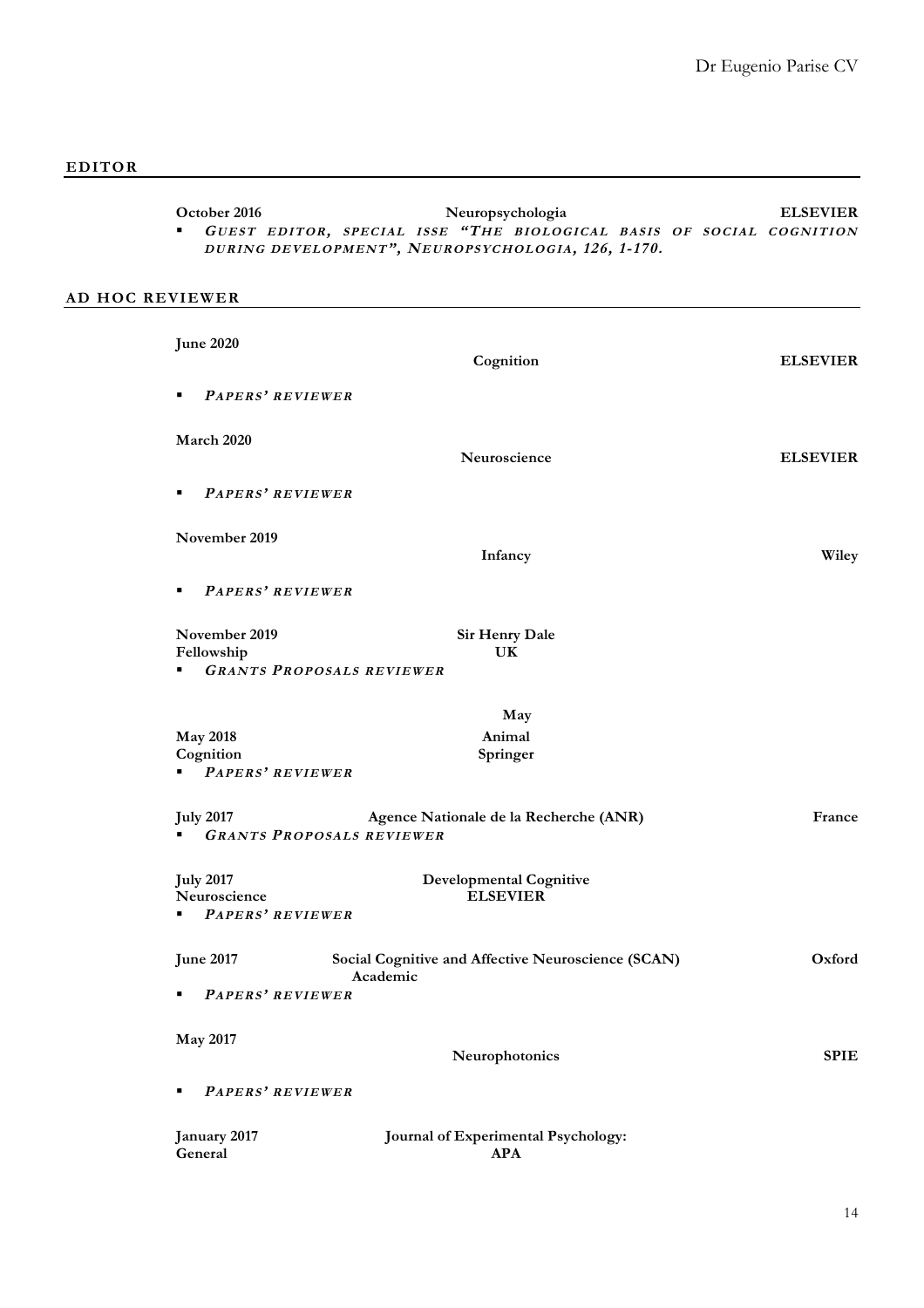```
§ PAPERS ' REVIEWER
June 2016 Language Learning and Development Taylor & 
                Francis
  § PAPERS ' REVIEWER
November 2015 ICIS New Orleans, LA, USA
              XX Biennial International Conference on Infant Studies
§ SYMPOSIA AND POSTERS ' REVIEWER
March 2015 British Journal of Developmental Psychology Wiley
 § PAPERS ' REVIEWER
June 2014 Child
Development Wiley
§ PAPERS ' REVIEWER
April 2014 Netherlands Organisation for Scientific Research (NWO) Netherlands
§ GRANTS PROPOSALS REVIEWER
November 2013 Philosophical Transactions B Royal 
                Society
§ PAPERS ' REVIEWER
March 2013 
                         Psychophysiology Wiley
§ PAPERS ' REVIEWER
February 2013 
                          NeuroImage ELSEVIER
§ PAPERS ' REVIEWER
January 2013 Journal of Speech, Language, and Hearing Research American Speech-
                                            Language-Hearing Association
  § PAPERS ' REVIEWER
January 2013 Developmental Psychology American Psychological Association
  § PAPERS ' REVIEWER
November 2011 BCCCD12 BCCCD12 Budapest, Hungary
             2012 Budapest CEU Conference on Cognitive Development
§ SYMPOSIA AND POSTERS ' REVIEWER
May 2011 PLoS ONE Public Library of Science
§ PAPERS ' REVIEWER
May 2011 Developmental Science Wiley-Blackwell
 § PAPERS ' REVIEWER
```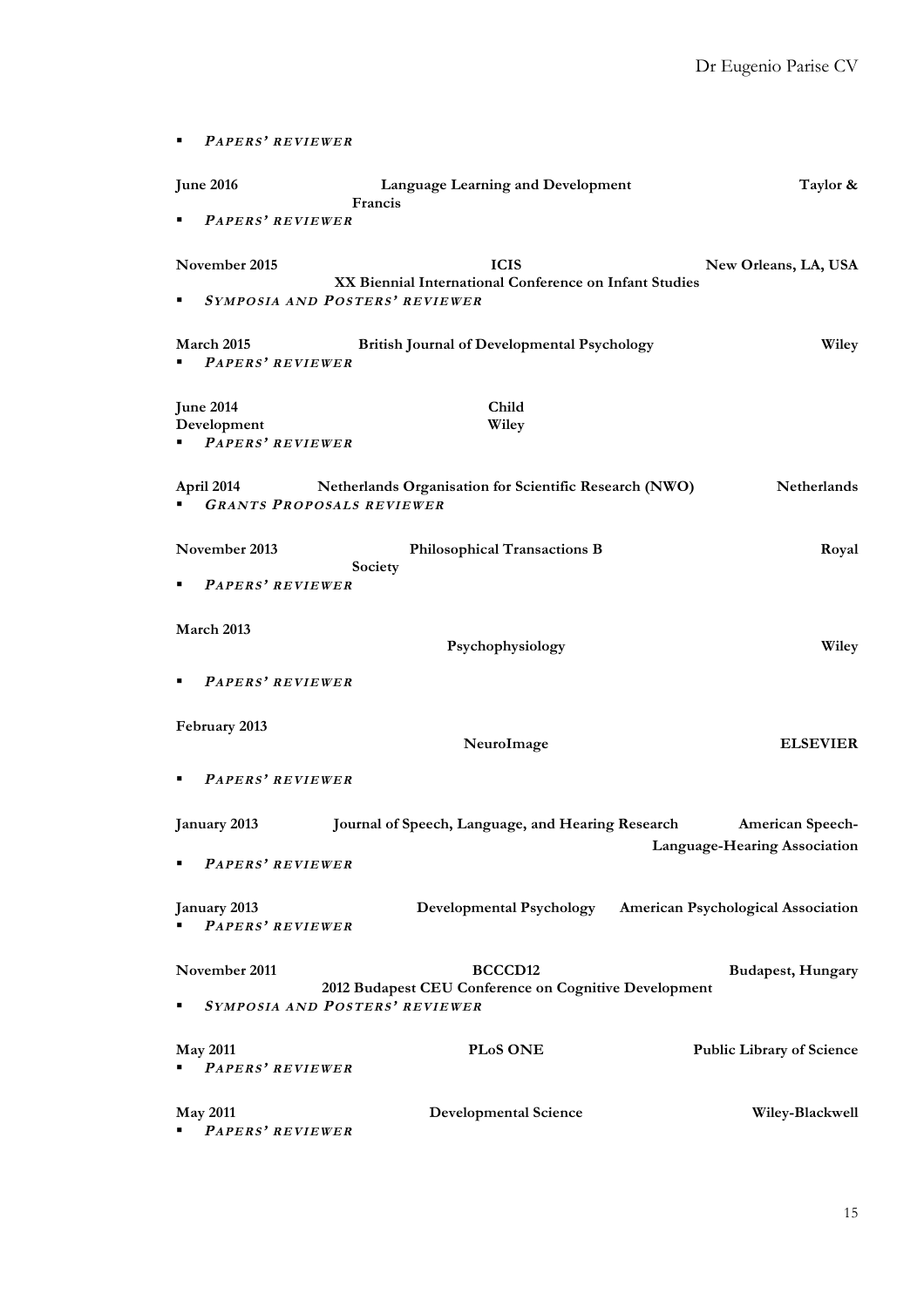| April 2011<br>PAPERS' REVIEWER            | <b>Developmental Neuropsychology</b>                                                                           | Taylor & Francis         |
|-------------------------------------------|----------------------------------------------------------------------------------------------------------------|--------------------------|
| January 2011<br>PAPERS' REVIEWER          | <b>Social Neuroscience</b>                                                                                     | Taylor & Francis         |
| December 2010<br>PAPERS' REVIEWER         | <b>Experimental Brain Research</b>                                                                             | Springer                 |
| November 2010<br>٠                        | BCCCD <sub>11</sub><br>2011 Budapest CEU Conference on Cognitive Development<br>SYMPOSIA AND POSTERS' REVIEWER | <b>Budapest, Hungary</b> |
| November 2009<br><b>POSTERS' REVIEWER</b> | <b>Central European University</b><br><b>Cognitive Development Center Opening Conference</b>                   | <b>Budapest, Hungary</b> |
| <b>June 2009</b><br>PAPERS' REVIEWER      | Neuropsychologia                                                                                               | <b>ELSEVIER</b>          |
| <b>December 2008</b>                      | <b>CUNY</b> (The City University of New York)<br><b>GRANTS PROPOSALS REVIEWER</b>                              | New York, USA            |
| <b>July 2008</b><br>PAPERS' REVIEWER      | <b>Infant Behavior and Development</b>                                                                         | <b>ELSEVIER</b>          |
| <b>PAPERS' REVIEWER</b>                   | July 2007 IEEE International Conference on Development and Learning                                            | London, UK               |

# **EXAMINER**

| December 2020<br><b>PHD EXAMINER</b><br>٠     | Universität Hamburg              | Hamburg, Germany |
|-----------------------------------------------|----------------------------------|------------------|
| January 2019<br><b>PHD EXAMINER</b>           | Pompeu Fabra University          | Barcelona, Spain |
| <b>June 2017</b><br><b>PHD EXAMINER</b>       | <b>Lancaster University</b>      | Lancaster, UK    |
| April 2015<br><b>PHD EXAMINER</b>             | Université Paris Descartes       | Paris, France    |
| <b>March 2015</b><br><b>PHD EXAMINER</b><br>٠ | Università degli Studi di Padova | Padova, Italy    |

# **CONFERENCES ORGANIZATION**

| September 2018 | <b>LCICD</b>                                                    | Lancaster, UK |
|----------------|-----------------------------------------------------------------|---------------|
|                | 2018 Lancaster Conference on Infant and early Child Development |               |
|                |                                                                 |               |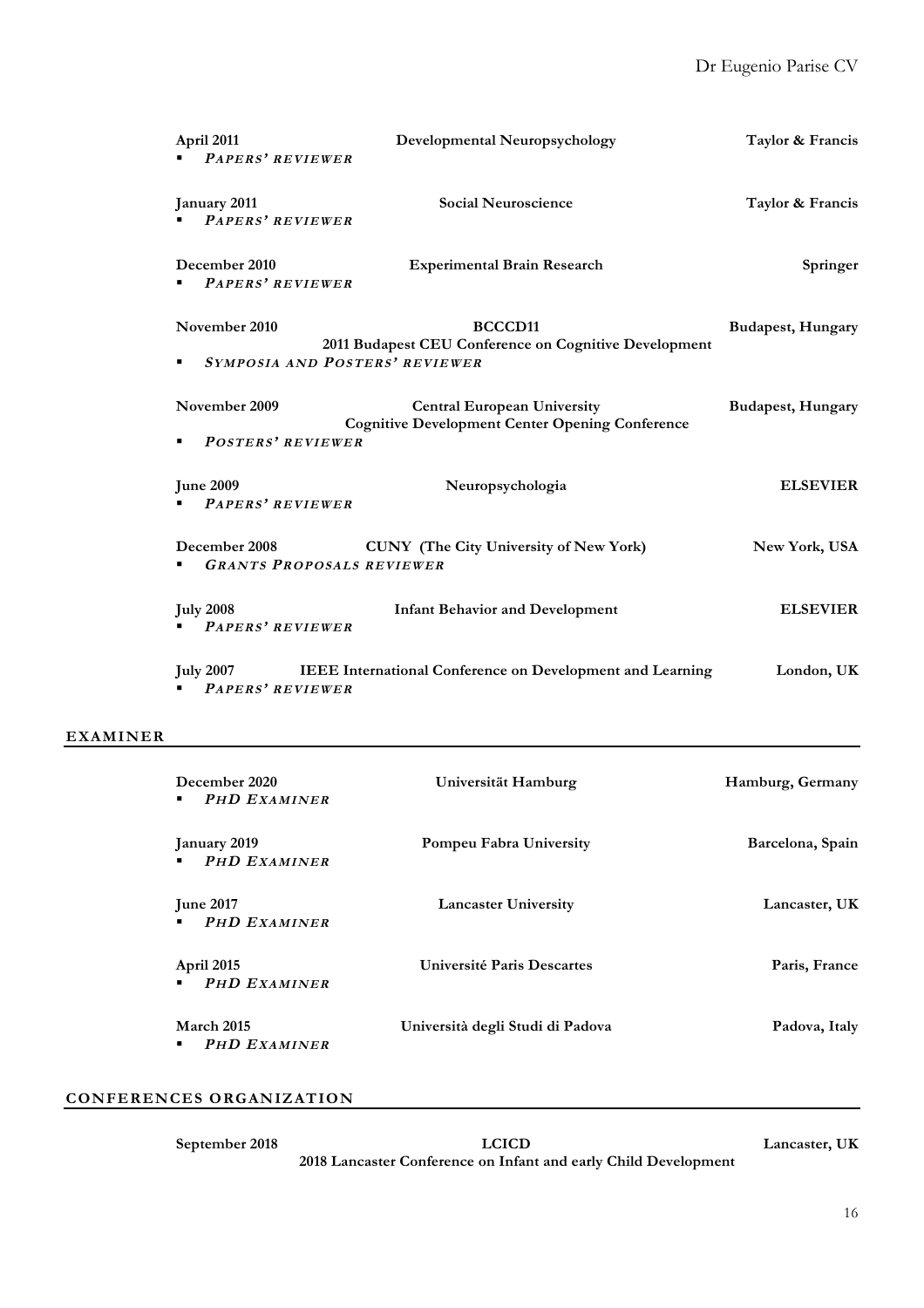§ **CO-CHAIR**

- § Kim Plunkett, University of Oxford, UK
- § Catherine Tamis-LeMonda, NYU Steinhardt', USA
- § Victoria Southgate, University of Copenhagen, Denmark

#### **September 2017 LCICD Lancaster, UK**

**2018 Lancaster Conference on Infant and early Child Development**

§ **CO-CHAIR**

Invited Speakers:

- § John Spencer, University of East Anglia, UK
- § Laura Bosch, University of Barcelona, Spain
- § Sabina Pauen, Heidelberg University, Germany

#### **September 2016 LCICD Lancaster, UK**

**2017 Lancaster Conference on Infant and early Child Development** § **CO-CHAIR**

Invited Speakers:

- § Daniel Swingley, University of Pennsylvania, USA
- § Olivier Pascalis, CNRS, Grenoble
- § György Gergely, Central European University, Hungary

# **2016 Lancaster Conference on Infant and Child Development**

**June 2015 LCICD Lancaster, UK**

### § **CO-ORGANIZER**

Invited Speakers:

- § Luca Bonatti, Universitat Pompeu Fabra, Spain
- § Larissa Samuelson, University of East Anglia, UK
- § Jochen Triesch, Frankfurt Institute of Advanced Studies, Germany

### **November 2013 BCCCD14 Budapest, Hungary 2014 Budapest CEU Conference on Cognitive Development**

### § **SYMPOSIUM ORGANIZER:**

**Parise, E.**, & Reid, V. M., The role of direct experience and observation on action perception and prediction. Discussant: Harold Bekkering.

### **January 2012 BCCCD13 Budapest, Hungary**

**2013 Budapest CEU Conference on Cognitive Development**

§ **CO-CHAIR**

Invited Speakers:

- § Stanislas Dehaene, Collége de France
- § Laurie R. Santos, Yale University

Invited Symposium organizer:

§ Noah D. Goodman, Stanford University

# **TEACHING AND ADMIN**

**September 2021 Cognitive Neuroscience of Infant Development Rovereto, UK University of Trento**

§ **TEACHER**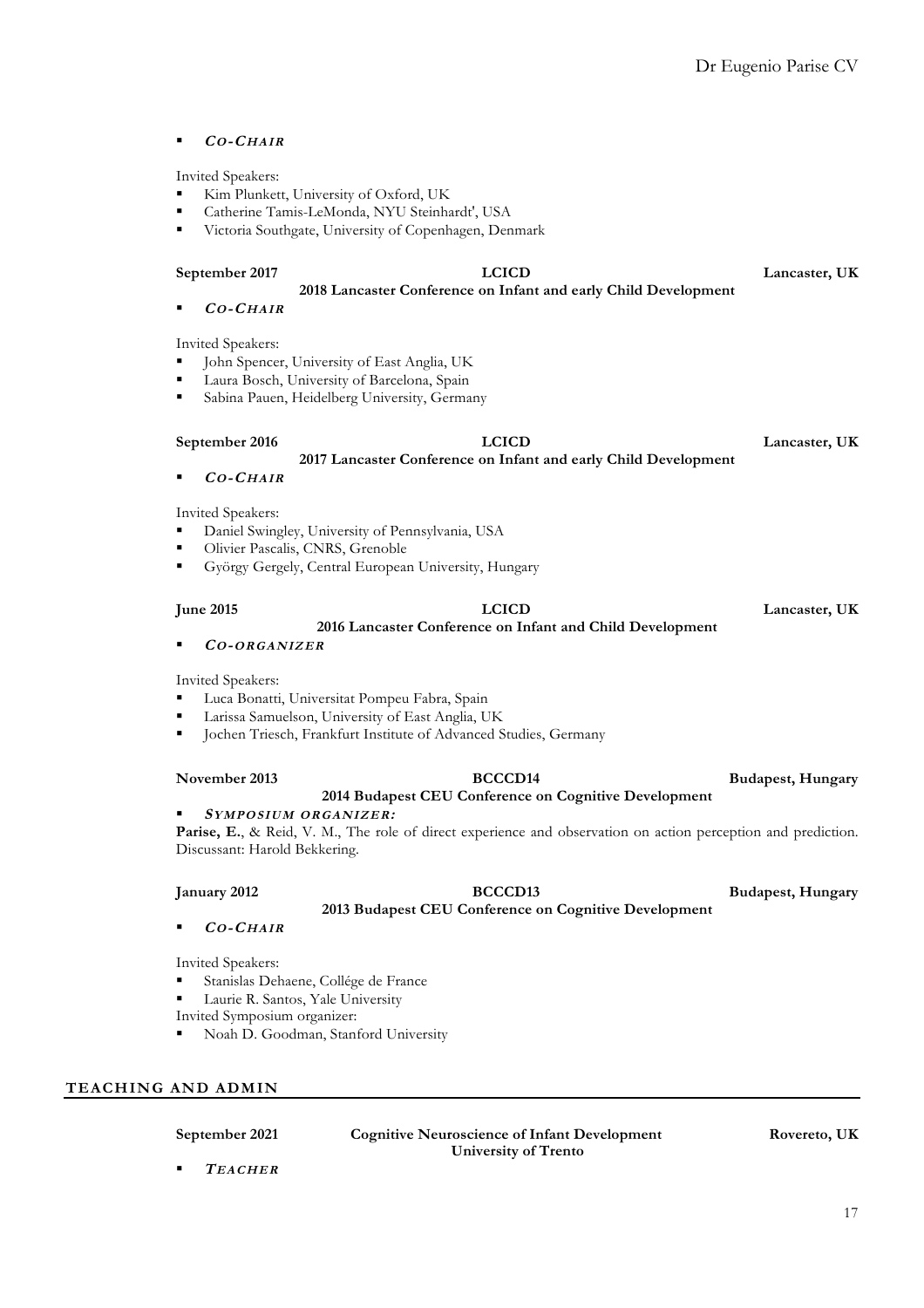|                      | July 2021-present CLA - Centro Linguistico di Ateneo representative for CIMeC<br><b>UNIVERSITY OF TRENTO</b>             | Rovereto, IT  |
|----------------------|--------------------------------------------------------------------------------------------------------------------------|---------------|
| September 2020-21    | Year 2 Tutor<br><b>LANCASTER UNIVERSITY</b>                                                                              | Lancaster, UK |
| May 2020-21          | Plagiarism Officer<br><b>LANCASTER UNIVERSITY</b>                                                                        | Lancaster, UK |
| February 2019-21     | <b>Study Abroad Advisor</b><br><b>LANCASTER UNIVERSITY</b>                                                               | Lancaster, UK |
| <b>July 2016-21</b>  | Member of the Science and Technology Research Ethics Committee<br><b>LANCASTER UNIVERSITY</b>                            | Lancaster, UK |
| September 2015-16    | 1st Year Students' Tutor<br><b>Lancaster University</b>                                                                  | Lancaster, UK |
| September 2015       | Developmental Psychology UG Team Coordinator<br><b>Lancaster University</b>                                              | Lancaster, UK |
| October 2017         | Psych347<br><b>Lancaster University</b><br><b>MODULE COORDINATOR</b>                                                     | Lancaster, UK |
| October 2014-present | Psych205<br><b>Lancaster University</b><br><b>MODULE COORDINATOR</b>                                                     | Lancaster, UK |
| October 2014-2017    | Psych305<br><b>Lancaster University</b>                                                                                  | Lancaster, UK |
| October 2013         | <b>MODULE COORDINATOR</b><br>Psych505 (MSc)<br><b>Lancaster University</b><br>THEACHER: INTRODUCTION TO FNIRS IN INFANTS | Lancaster, UK |
| October 2013         | Psych205<br><b>Lancaster University</b><br>THEACHER: COMMUNICATION AND LANGUAGE IN INFANTS                               | Lancaster, UK |
| October 2013         | Psych102<br><b>Lancaster University</b><br>THEACHER: PIAGET AND CONSERVATION TASKS                                       | Lancaster, UK |
| October 2013         | Psych101<br><b>Lancaster University</b><br>THEACHER: THE DEVELOPMENT OF FACE PROCESSING                                  | Lancaster, UK |
| September 2013       | Part I (Psych101, Psych102)<br><b>Lancaster University</b>                                                               | Lancaster, UK |